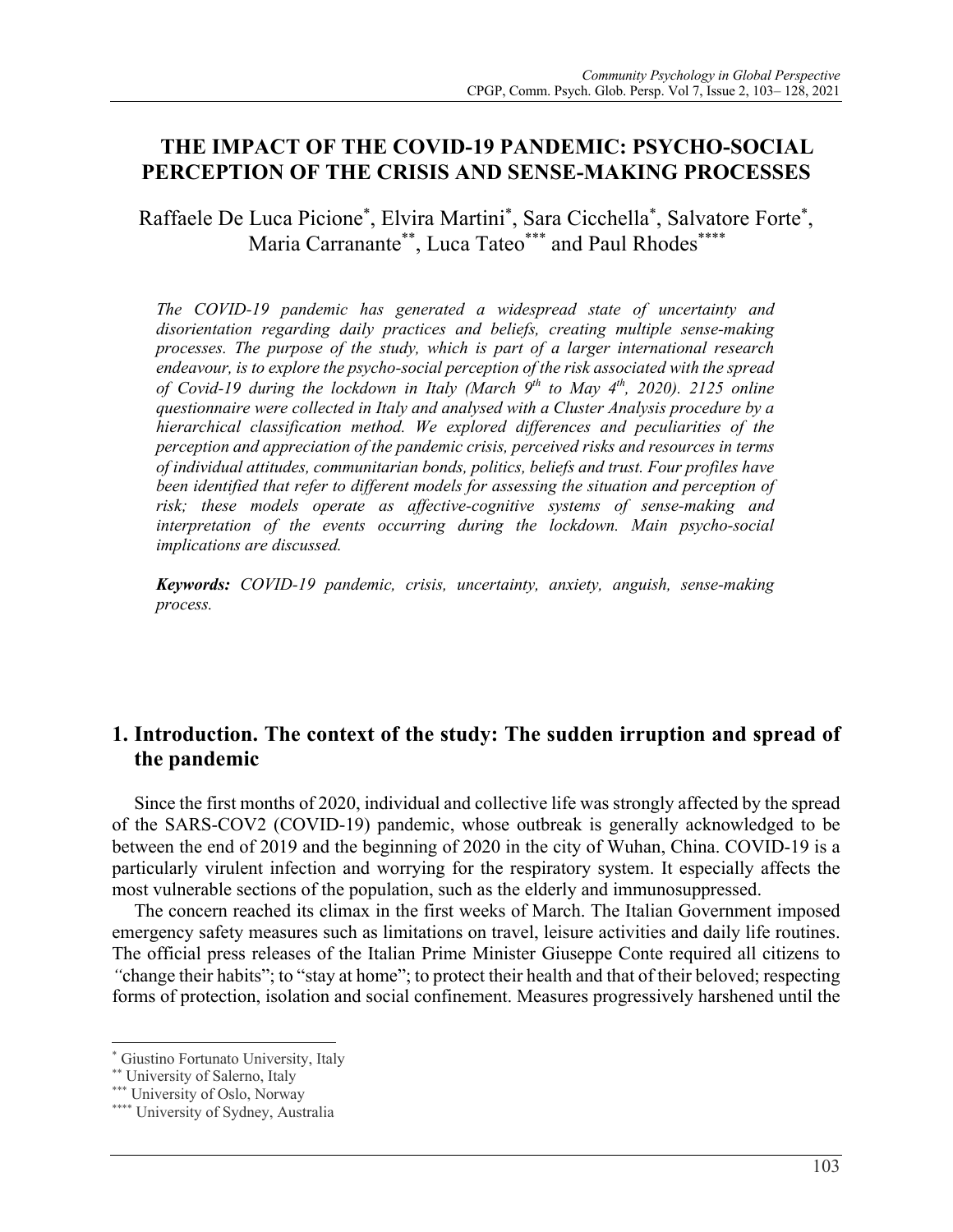ban of all leisure and cultural activities. Most of the work in the tertiary sector was converted into *smart working*. Education at all levels was replaced with forms of distance learning.

The COVID-19 outbreak represented an unforeseen event whose outcomes are not yet fully appreciated. The Italian population was burdened by the perception of a great collective threat, of a complete uncertainty about the personal and national fate, but also about the future of humankind.

Our research is aimed to explore and highlight several systems of affective-cognitive-social sense-making processes triggered by the pandemic. We think their individuation can help to better understand the experience and the different worldviews that are implied. They are strongly affective systems of evaluations, perceptions and strategies of which very often there is no full awareness. These systems act as symbolic-cultural processes of a supra-individual kind and therefore pertain to the experience of sharing the profound crisis in progress (Salvatore et al, 2021a; 2021b; Venuleo et al, 2020; Russo, Mannarini & Salvatore, 2020). Our study highlights the substantial differences in evaluation and perception that these semiotic configurations convey. The rupture of the routine, the implicit meaning systems, and widespread disorientation triggered different ways for reading and interpreting what was happening, expressing greater or lesser trust in collective or social action, in the intervention of the state and in the current possibilities of science, in religion and in spirituality.

Our findings highlighted four specific semiotic clusters about sense-making processes for dealing with crisis; they show several systems of perception and evaluation as well as the use of several resources (in terms of individual attitudes, communitarian bonds, beliefs, political/scientific/religious-spiritual approaches) for the development of a personal/collective sense of agency and trust.

#### **2. Uncertainty and the sense crisis in pandemic scenario**

The COVID-19 health emergency fostered a generalized phenomenon of loss of orientation; absolute search for reassurance; and search for restoration of socio-cultural meta-organizers, in the attempt to re-orient one's life (Venuleo et al., 2020; de Rosa et al, 2021; Di Napoli et al, 2021). Nevertheless, one can observe people's constant and restless efforts to make sense of the events and to live with the pandemic. The human way of dealing with future uncertainty is not merely reactive, but rather purposefully proactive (Valsiner, 2011).

On the one hand, the process of sense-making of experience entails constant development and transformation. On the other hand, it always implies mediating certain forms of continuity – able of endowing psychic and relational life – with a certain level of stability and predictability. At the same time, the possibility of introducing, supporting and accepting transformations must be granted. A dynamic subjective and social dialectic is always in progress. Trajectories of meaning continuity intertwine with new trajectories of transformation, generated both by predictable events and by unexpected and perturbing ones. Such events can generate strong effects, taking on traumatic value as they become turning points (Bruner, 1990; De Luca Picione et al., 2019; De Luca Picione & Valsiner, 2017; De Luca Picione et al. 2020; Salvatore et al., 2021a; Salvatore et al., 2021b).

Therefore, situations of total surprise and sudden disruption are experienced with deep anguish and fear. They prevent the possibility of predicting what will happen in the near and far future. They are deeply affectively charged situations, in which the void of meaning, the difficulty in the construction of meaning, and the lack of interpretative criteria of what is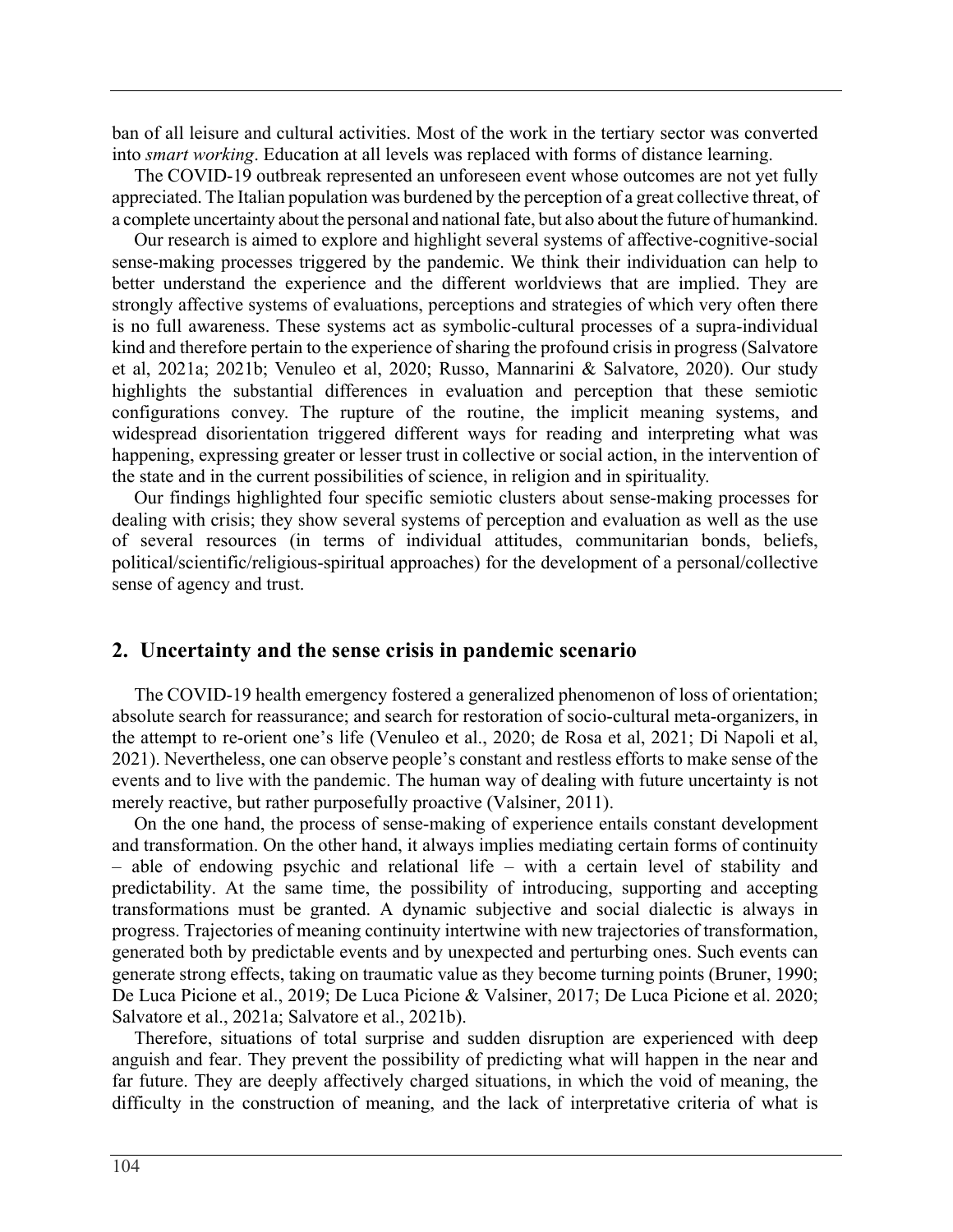happening are intensely experienced (Lacan, 2007). The crisis introduces a suspended condition of social and psychic liminality (Barros et al., 2020; De Luca Picione, 2017; De Luca Picione & Valsiner, 2017; Salvatore & Venuleo, 2017; Greco & Stenner, 2017). There are different strategies available to compensate and cope with these kind of situations (Proulx & Inzlicht, 2012). The question cannot be simply reduced to the cognitive sphere (i.e. rational formulation of explanations, reorganization of models and patterns of interpretation, etc.). In such situations, many of one's habitual systems suffer a serious disruption and very intense affective experiences are lived: anxiety, fear, worry, shame, and anger.

Different theoretical perspectives specifically address those situations in which sense-making is undermined by the violation of canonicity (Bruner, 1990) or by the occurrence of crises characterized by unpredictability and by existential threats, such as mortality, uncertainty, uncontrollability or meaninglessness (Jonas et al., 2014; Tuckett & Nikolic, 2017; Anderson et al., 2019; Proulx & Inzlicht, 2012; Landau et al., 2015; Greenberg et al., 1997).

The breaking of meta-organizational frames of everyday life, due to the sudden and rapid impact of the COVID-19 emergency, has generated a series of intense reactions. As the epidemic manifested its diffuse power and its lethal effects, phenomena such as anxiety; uncertainty; fear; and perception of imminent danger have become symptoms of a common and widespread personal and social discomfort that affected the lives of millions all over the world in a short period of time (de Rosa et al, 2021; de Rosa & Mannarini, 2021; Migliorini et al, 2021; Bochicchio et al, 2021).

In fact, COVID-19 triggered important psychological processes, in which the affectiveevaluative component is very intense, also with important consequences on micro-social and macro-social processes. We point out that, according to a psychodynamic perspective (Fornari, 1976; Carli & Paniccia, 2003; Salvatore, 2016; Venuleo et al., 2020), there are several indicators that point to intense affective processes at play: a) the acceleration and the overload of communication flows and information processes (until reaching situations of a real *infodemic*); b) the immediate translation of affects into unthinkable actions; c) denial and counter-phobia; d) the instant enemy of the unknown and the search for the 'plague-spreader'; e) the processes of complexity reduction and hyper-simplification according to polarized systems of meaning (goodbad; friend-enemy, alarmism-minimization, etc.).

Feeling helpless, failing to predict exactly what might happen, the threat from something not yet known, generates what has been defined as a "collective psychosis": a term commonly used by the media and public discourses during the weeks between February and March 2020 to describe the overflow of fears, the spread of panic, and the fear of being caught by surprise.

Schimmenti and colleagues (2020) maintain that four kinds of fear are at stake in the current pandemic context: (1) fear of the body/fear for the body, (2) fear of significant others/fear for significant others, (3) fear of not knowing/fear of knowing, and (4) fear of taking action/fear of inaction.

The feeling of being struck by a new and yet unknown disease has generated immediate defensive reactions, beginning from the systems of assessment of the situation and perception of danger (Brooks et al., 2020; Lenzo et al., 2020a, 2020b; Di Blasi et al, 2021; Migliorini et al, 2021; Tateo, 2020; Tateo & Dario, 2021). From a semiotic point of view, the systems of meaning construction have been strongly challenged (Venuleo et al., 2020; Salvatore, 2018; Salvatore et al., 2021a; Venuleo et al., 2020; De Luca Picione, 2020a, 2020b, 2020c; De Luca Picione & Freda, 2016a, 2016b, 2016c; Valsiner & De Luca Picione, 2017).

## **3. Research goals**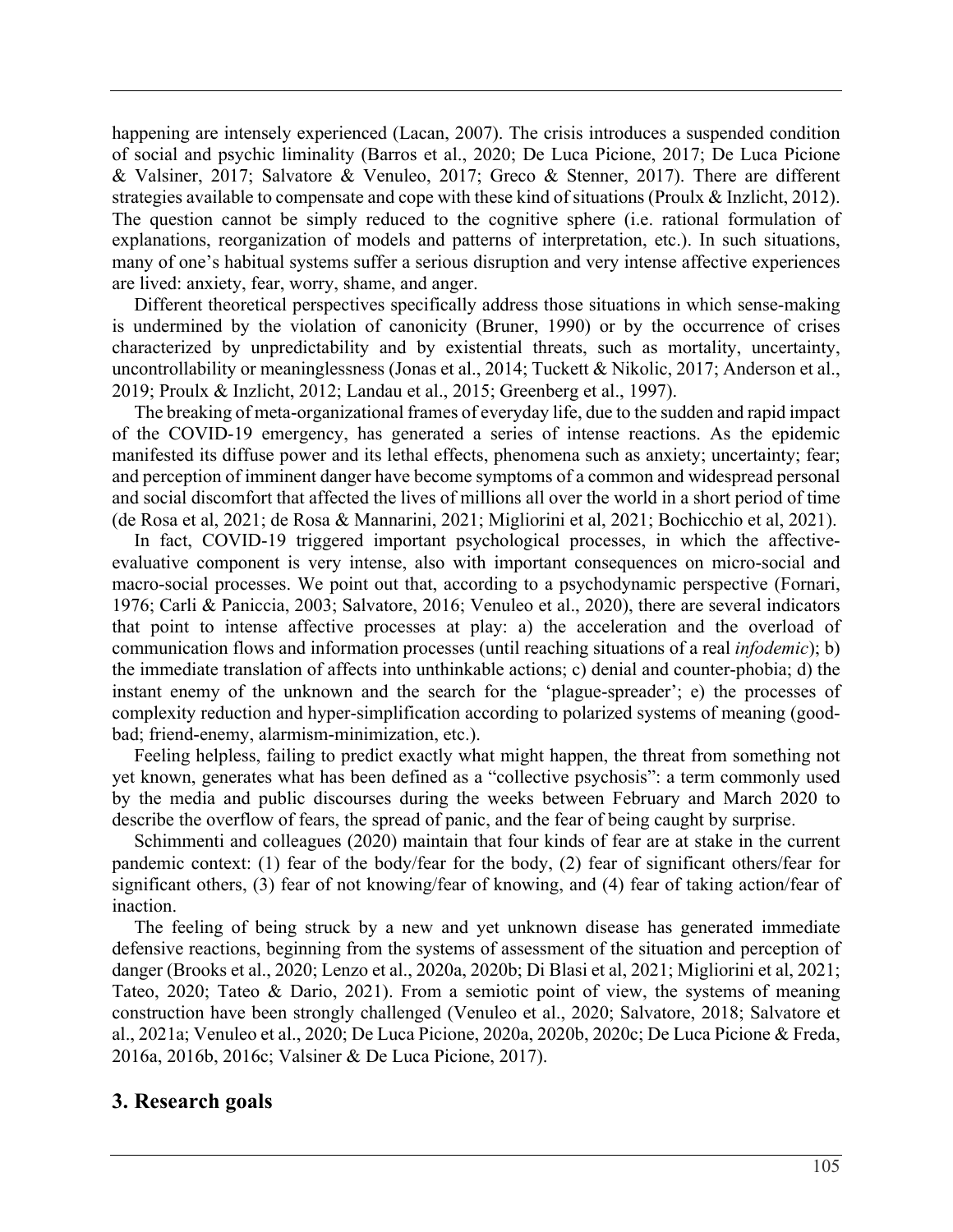The present study aimed at exploring different sense-making processes of people's experience during the lockdown. We expected that the collective experience of crisis due to pandemic would not generate just one single process of sense-making, in the effort to deal with the rupture of routine and value systems; rather, that several sense-making processes would produce very different systems of meaning in dealing with this unexpected situation. We intended to explore differences and peculiarities of the perception and appreciation of the crisis, the perceived risks, and the resources (in terms of individual attitudes, communitarian bonds, politics, beliefs and trusts).

Furthermore, a second line of research purposes was about if (and how) socio-demographic variables were statistically connected with the different systems of sense-making.

Synthetically, we focused on the following objectives:

a) To explore a totally new experience for the participants, namely a deep experience of crisis of meaning;

b) To identify possible recurring patterns of ways of perceiving and evaluating the emergency situation, in order to map profiles that do not refer only to single individuals but also to specific socio-cultural models, capable of giving meaning to the experience of the crisis pandemic. That is, to identify symbolic-affective-cognitive patterns that express recurrent modalities within the sample examined;

c) To verify whether there is a correlation between profiles and some socio-demographic data.

#### **4. Methodology**

#### *4.1 Sample and sampling*

Based on the premises previously highlighted, an exploratory survey was carried out by constructing an online questionnaire (in Italian language) that could be easily shared via email, WhatsApp messages and social networks. The sampling design provided for the survey through a self-administered questionnaire and shared by the participants themselves. The sampling was of the "snowball" kind. The number of participants was 2,125 (mean age: 42.6; SD: 15). The data collection period covered the interval 11 March 2020 - 3 May 2020 (this period falls entirely in the so-called PHASE 1 of the lockdown).

At the end of data collection period, the data matrix was cleaned and prepared for statistical treatment. Incomplete questionnaires were excluded, being a few statistical units. The sample size without missing data was 2,122. Therefore, the information of only 3 statistical units was lost.

All procedures performed in the study were in accordance with the ethical standards of the institutional research committee and with the 1964 Helsinki Declaration and its later amendments or comparable ethical standards. According to the ethical code of the Italian Psychology Association (AIP) (http://www.aipass.org/node/26) and the Italian Code concerning the protection of personal data (Legislative decree No. 196/2003), participants were informed about the general aim of the research, the anonymity of responses and the voluntary nature of participation, and signed an informed consent. No incentive was given.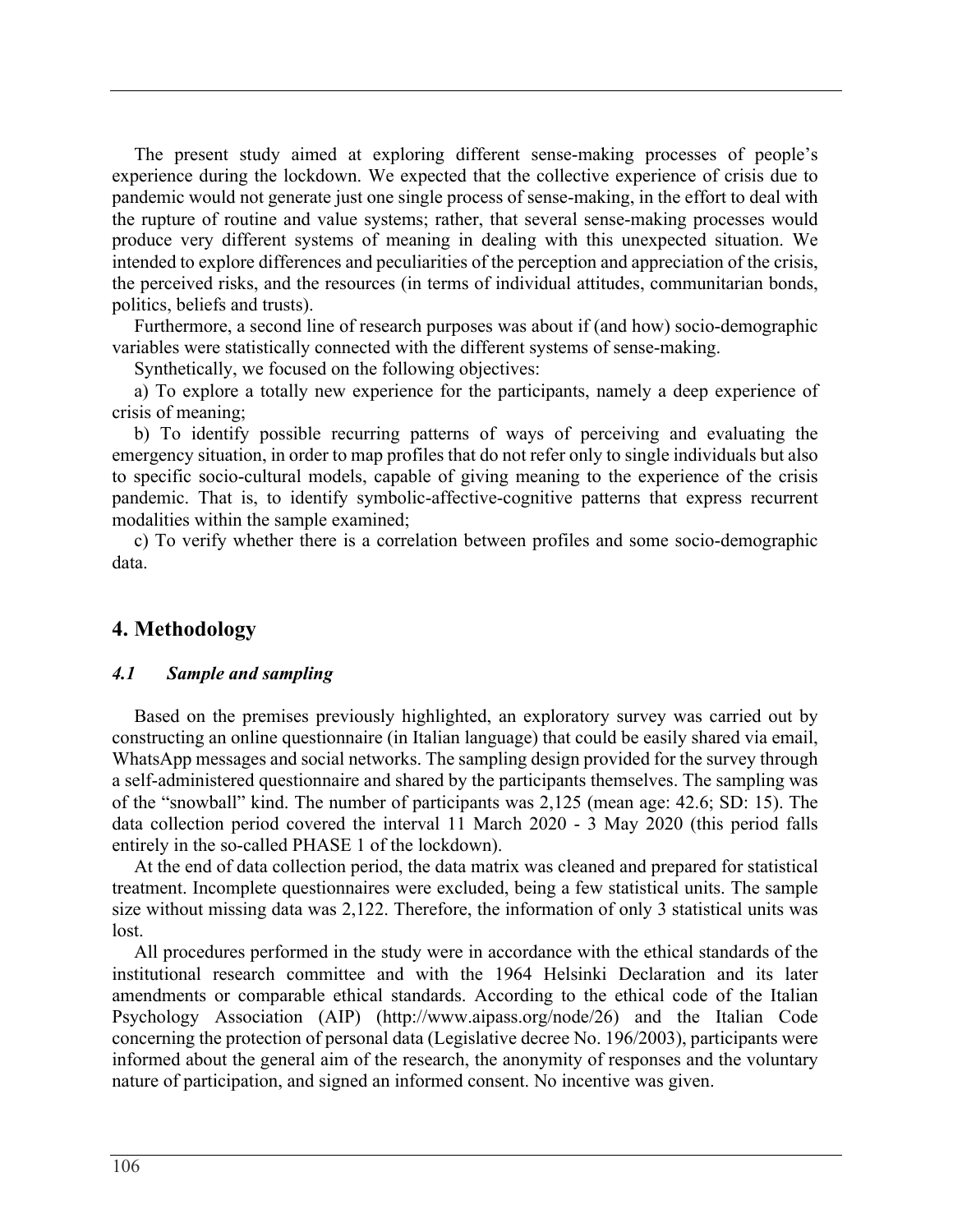The research project was previously approved by the *University of Giustino Fortunato* (Benevento, Italy) and officially received the free patronage of the *Order of Psychologists of the Campania Region* (Italy).

#### *4.2 Instrument*

The questionnaire consisted of two parts. The first part was devoted to explore the perception of the crisis through a series of items measured by a Likert scale (range from 1 *total disagreement* to 5 *total agreement*). The items were grouped in batteries, each concerning a different latent concept (considerations about safety rules; trust; future expectations; consideration about collectivity; feelings). To simplify the analysis, the variables were coded with the code of the reference block and the number of the application, as presented in Table 1:

| <b>Section</b>        | <b>Items of survey</b>                                                                    |
|-----------------------|-------------------------------------------------------------------------------------------|
| How do I consider the | Secur 4 - I think the safety measures taken have not been timely                          |
| prophylaxis/safety    | Secur 5 - I think that the safety measures adopted so far are insufficient                |
| rules                 | Secur 9 - I feel that I am somehow safe from contagion                                    |
|                       | Secur 10 - During the last weeks, I have been paying more attention to my health          |
|                       | symptoms (e.g. coughing, body temperature, breathlessness, sneezing, fatigue, heart       |
|                       | rate, sweating, etc.)                                                                     |
| <b>My Trust</b>       | Trust 1 - These days, my trust in state institutions and public authorities has increased |
|                       | Trust 2 - These days, my personal relationship with religion has intensified              |
|                       | Trust 3 - These days, I feel more the need to share with others moments of prayer and     |
|                       | spirituality                                                                              |
|                       | Trust 5 - These days, my trust in science has increased                                   |
|                       | Trust 6 - Only the progress of scientific and technological research can help us provide  |
|                       | decisive answers                                                                          |
| How do I imagine the  | Future 1 - I believe that in a few months the situation will get better                   |
| future                | Future 2 - I believe it will take years for the situation to get better                   |
|                       | Future 3 - I don't believe it will ever be possible to return to the living conditions as |
|                       | before coronavirus spread                                                                 |
|                       | Future 4 - I believe we will have long-lasting aftermaths on social relationships         |
| General               | Civic 1 - Under critical conditions, everyone should try to protect themselves            |
| considerations about  | autonomously                                                                              |
| collectivity          | Civic 4 - Under critical conditions, coercive use of force is required to impose          |
|                       | necessary restrictions and measures                                                       |
|                       | Civic 5 - Under conditions of uncertainty, I tend to follow and to conform to the         |
|                       | majority of people                                                                        |
| How do I feel         | Feel 1 - I'm scared of what will happen in the next few days                              |
|                       | Feel 2 - I feel like I don't have control over what's going on                            |
|                       | Feel 3 - The conditions of uncertainty and disorientation make me anxious                 |
|                       | Feel 4 - I am optimistic about the solution in a short time and the full return to        |
|                       | normality                                                                                 |
|                       | Feel 5 - I'm afraid of not being able to help my loved ones in case of need               |
|                       | Feel 6 - I'm afraid of getting sick                                                       |
|                       | Feel 7 - I believe that my actions and choices are capable of influencing the future      |

| Table 1. Sections and items used in this study |  |  |  |
|------------------------------------------------|--|--|--|
|------------------------------------------------|--|--|--|

The second part of the questionnaire was focused on a pool of socio-demographic variables: gender, age, education, occupation, income, geographical zone (North, Center or South Italy), type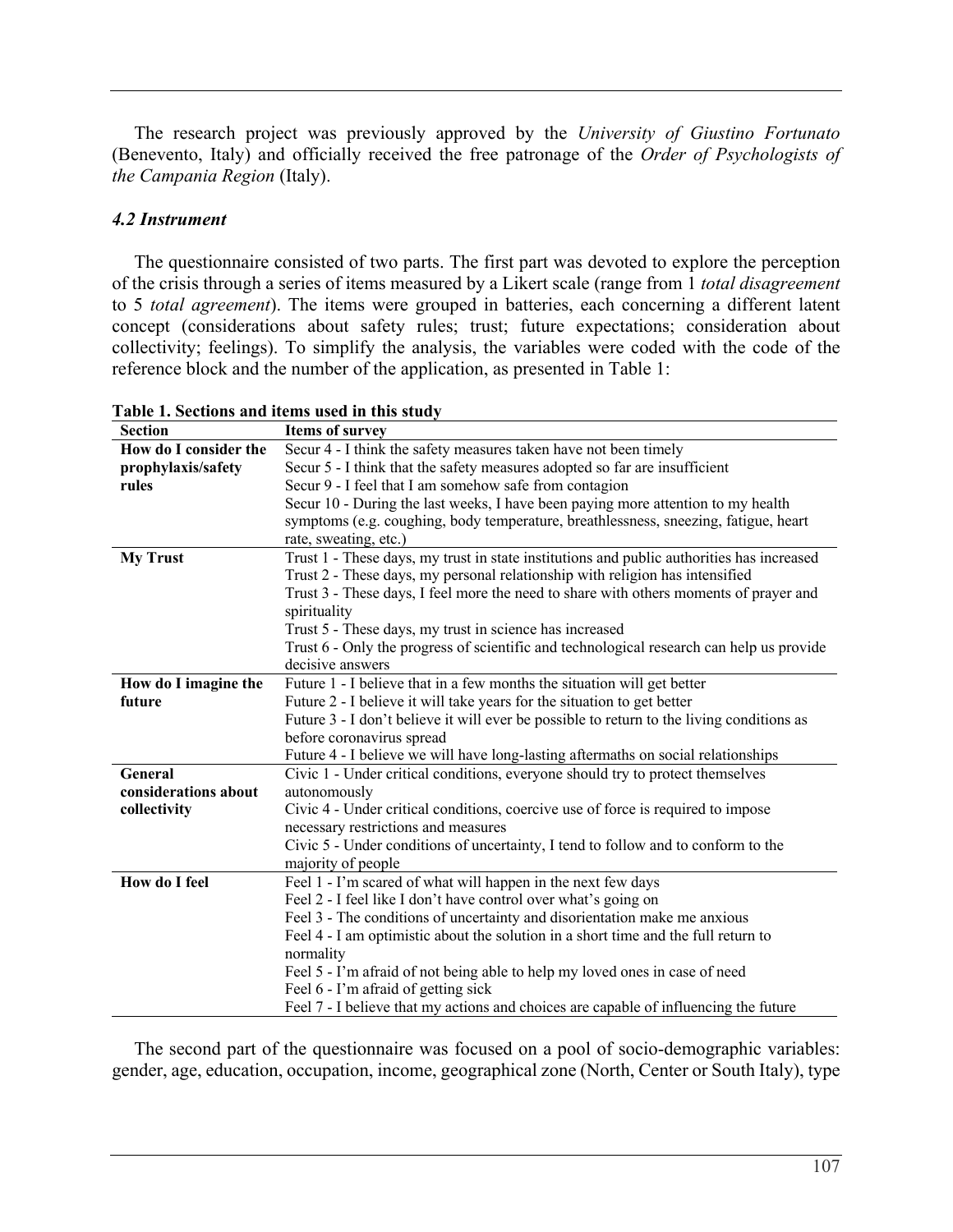of place living in (city center, suburb, rural area), and the perception of living in a risky place, (Table 2).

| rabit 2. Socio- utiliographit uata or the sample |                         |              |  |  |  |
|--------------------------------------------------|-------------------------|--------------|--|--|--|
| Gender                                           | Man                     | 1476(69.6%)  |  |  |  |
|                                                  | Woman                   | 646 (30.4%)  |  |  |  |
| Age                                              | $<$ 20                  | 80 (3.8%)    |  |  |  |
|                                                  | $21-40$                 | 999(47.1%)   |  |  |  |
|                                                  | $41 - 65$               | 903 (42.6%)  |  |  |  |
|                                                  | > 66                    | $104(6.6\%)$ |  |  |  |
| <b>Geographical zone</b>                         | North of Italy          | 252 (11.9%)  |  |  |  |
|                                                  | Center of Italy         | 247 (11.6%)  |  |  |  |
|                                                  | South of Italy          | 1610 (75.9%) |  |  |  |
|                                                  | <b>Other Countries</b>  | 13 $(0.6\%)$ |  |  |  |
| Living in                                        | City Center             | 381 (18.0%)  |  |  |  |
|                                                  | City suburb             | 1515 (71.4%) |  |  |  |
|                                                  | Rural area              | 226 (10.7%)  |  |  |  |
| Place-related risk perception                    | Low                     | 858 (40.4%)  |  |  |  |
|                                                  | High                    | 1264 (59.6%) |  |  |  |
| <b>Education</b>                                 | Mandatory schooling     | $97(4.6\%)$  |  |  |  |
|                                                  | High school certificate | 779 (36.7%)  |  |  |  |
|                                                  | University              | 1246 (58.7%) |  |  |  |
| Occupation                                       | Housewife               | 100(4.7%)    |  |  |  |
|                                                  | Private employed        | 475 (22.4%)  |  |  |  |
|                                                  | Public servant          | 503 (23.7%)  |  |  |  |
|                                                  | Unemployed              | $151(7.1\%)$ |  |  |  |
|                                                  | Self employed           | 428 (20.2%)  |  |  |  |
|                                                  | Pensioner               | $120(5.7\%)$ |  |  |  |
|                                                  | Student                 | 345 (16.3%)  |  |  |  |
| <b>Income</b>                                    | Low                     | 653 (30.8%)  |  |  |  |
|                                                  | Medium                  | 1335 (62.9%) |  |  |  |
|                                                  | High                    | 134 (6.3%)   |  |  |  |

**Table 2. Socio- demographic data of the sample**

The items were built *ad hoc* to explicitly refer to the experiences related to the quarantine and the spread of COVID-19. However, they were inspired by the congruent literature on sensemaking processes with reference to the experience of unpredictability regarding the future (Salvatore et al, 2019; Salvatore & Freda, 2011; Tuckett & Nikolic, 2017; Anderson et al., 2019); on the construction of a sense of agency (Proulx & Inzlicht, 2012; De Luca Picione et al., 2018; De Luca Picione et al., 2019); and on the control compensatory processes in the event of a crisis (Landau et al., 2015). Therefore, all the items - theoretically oriented - were specifically formulated to be used with reference to the period of PHASE 1.

## *4.3 Data analysis*

In order to perform data analysis, we carried out three steps:

- 1. A Multiple Correspondence Analysis to extract the factorial dimensions;
- 2. A hierarchical cluster analysis;

3. A chi-square test of association to inspect possible correlations between the identified clusters and socio-demographic variables.

Patterns were identified by means of a *Cluster Analysis procedure* (CA), by hierarchical classification methodology. The CA was based on a *Multiple Correspondence Analysis* (MCA).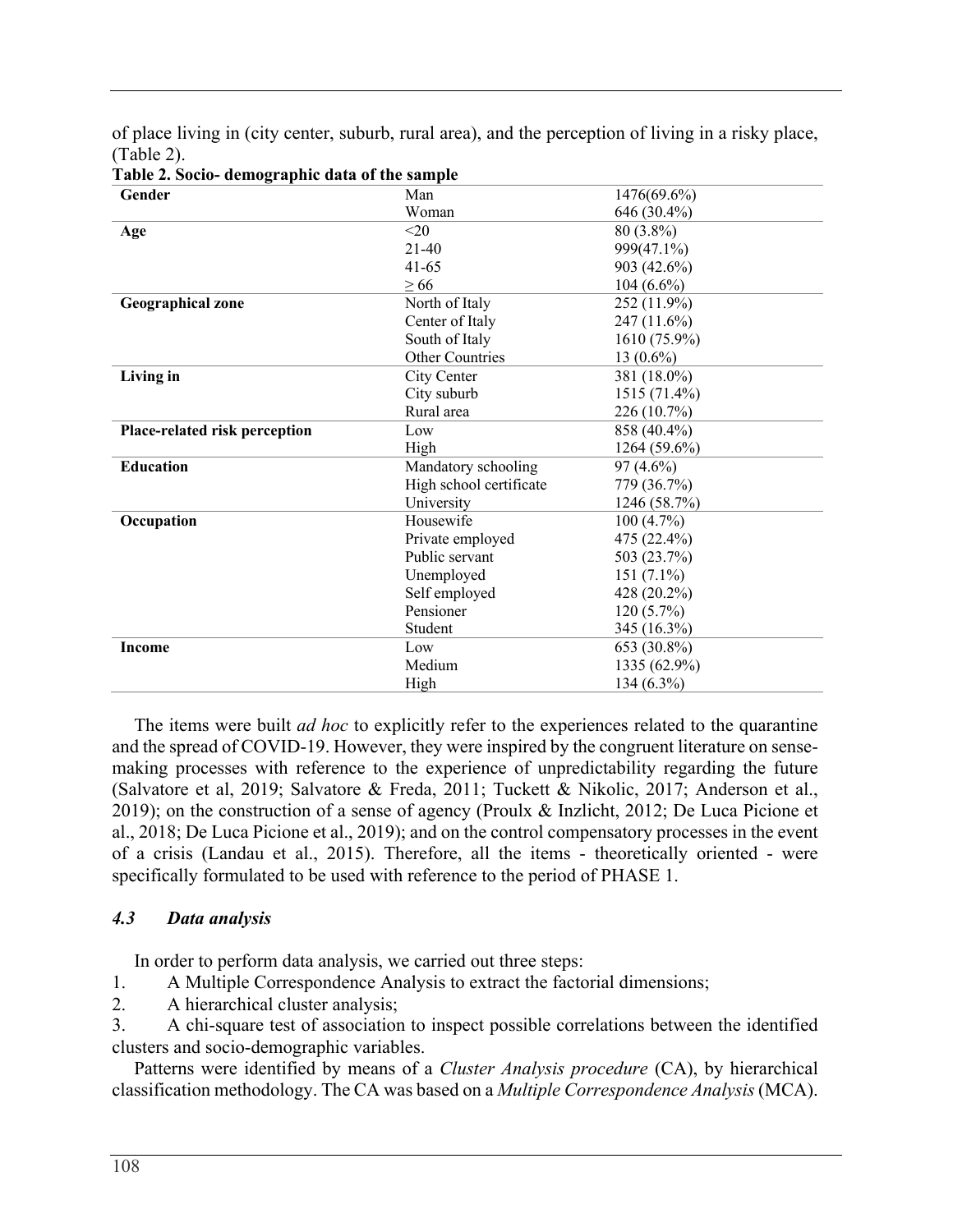MCA can be considered as an extension of correspondence analysis aimed at detecting patterns of association among several categorical variables. In line with other research studies (Salvatore et al, 2019; Salvatore et al., 2017; Abdi & Valentin, 2007), we considered the responses to our questionnaire as categorical variables. We considered each response as a particular type of evaluation and not just as a quantitative level of agreement/disagreement. Participants could choose between five modalities: *strongly disagree; partially disagree; fairly; partially agree; totally agree*. This led us to use MCA, inasmuch it is conceived as a generalization of principal component analysis applied on categorical rather than quantitative variables (Salvatore et al. 2019; Salvatore et al., 2017; Abdi & Valentin, 2007).

MCA and CA were run on *R* statistical analysis package. Clustering was performed using Ward's minimum variance method and centroid distance criterion. Each identified profile is congruent with the criterion of maintaining the maximum similarity, as for within deviance, between the response profiles grouped in the same cluster, and the maximum differentiation, as for between deviance, in the response profiles grouped in different clusters.

The choice of the optimal partition was aimed to obtain the highest number of clusters. This classification was used for further analysis of socio-demographic variables.

# **5. Results**

### *5.1 Results from multiple correspondence analysis*

The scree plot was used to determine the number of latent factors to be used in the analysis (Figure 1).



**Figure 1. Scree plot of the latent dimensions of factorial plan**

The gain of variance explained settled between the second and third factor. For this reason, despite the fact that the cumulative percentage of variance explained was low (12.2%), we proceeded with a three-factor analysis.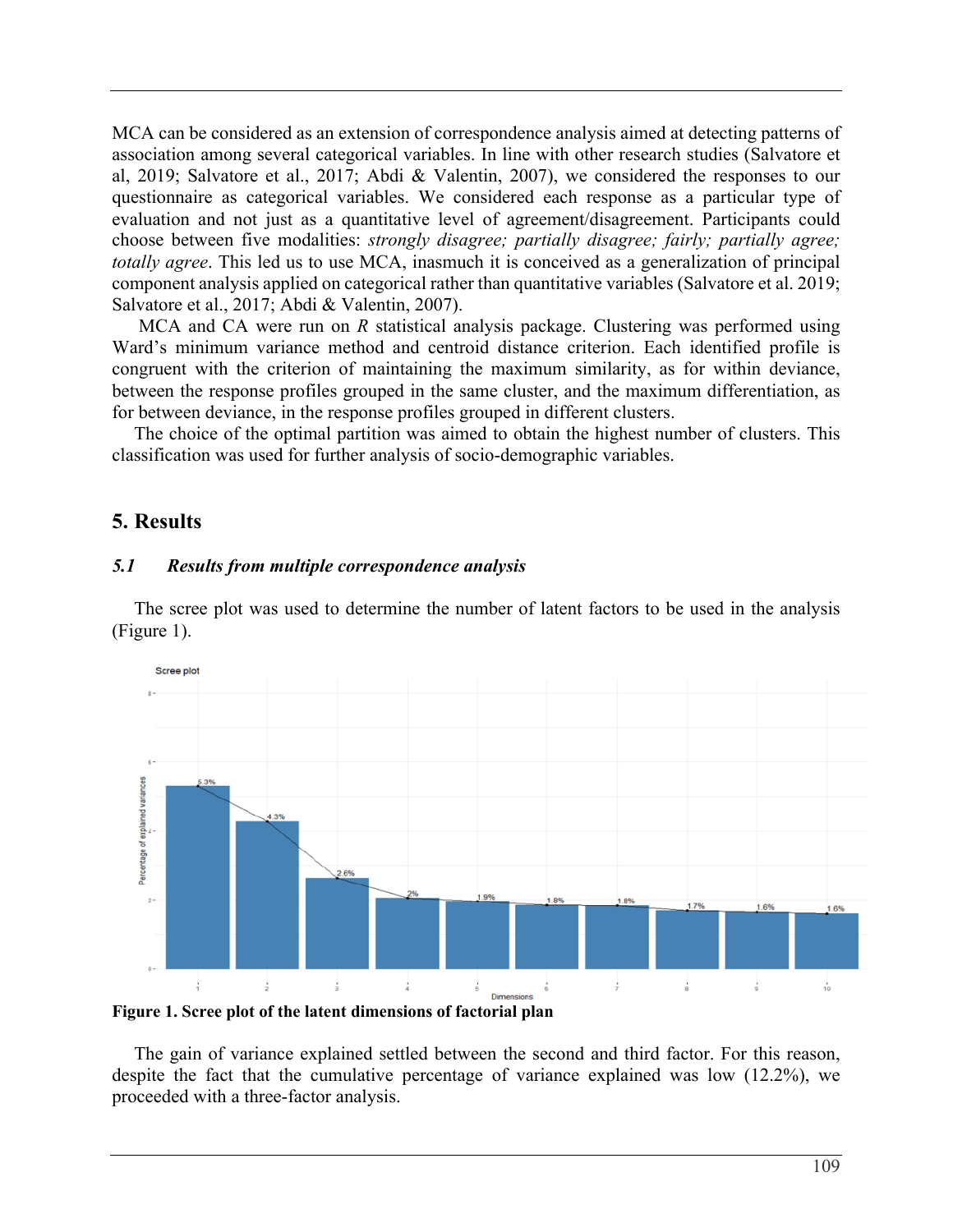Factors are analytically described in Table 3, through the t-value of the modalities.

**Table 3. Reference values of the three factors**

| Factor 1. Absolute helplessness vs moderate agency                                    |                 |                 |
|---------------------------------------------------------------------------------------|-----------------|-----------------|
| Item                                                                                  | <b>Modality</b> | <b>T-values</b> |
| Feel 1 - I'm scared of what will happen in the next few days                          | Tot agr         | $-31.867$       |
| Feel 6 - I'm afraid of getting sick                                                   | Tot agr         | $-28.273$       |
| Feel 2 - I feel like I don't have control over what's going on                        | Tot agr         | $-27.460$       |
| Feel 3 - The conditions of uncertainty and disorientation make me anxious             | Tot agr         | $-27.024$       |
| Secur 10 - During the last weeks, I have been paying more attention to my health      | Tot agr         | $-24.621$       |
| symptoms (e.g., coughing, body temperature, breathlessness, sneezing, fatigue, heart  |                 |                 |
| rate, sweating, etc.)                                                                 |                 |                 |
| Feel 5 - I'm afraid of not being able to help my loved ones in case of need           | Tot agr         | $-24.220$       |
| Civic 4 - Under critical conditions, coercive use of force is required to impose      | Tot agr         | $-22.017$       |
| necessary restrictions and measures                                                   |                 |                 |
| Future 4 - I believe we will have long-lasting aftermaths on social relationships     | Tot agr         | $-21.478$       |
| Secur 4 - I think the safety measures taken have not been timely                      | Tot agr         | $-18.756$       |
| Trust 2 - These days, my personal relationship with religion has intensified          | Tot agr         | $-18.705$       |
| Feel 3 - The conditions of uncertainty and disorientation make me anxious             | Part disagr     | 16.744          |
| Feel 6 - I'm afraid of getting sick                                                   | Part disagr     | 16.431          |
| Feel 1 - I'm scared of what will happen in the next few days                          | Fairly          | 15.590          |
| Feel 1 - I'm scared of what will happen in the next few days                          | Part disagr     | 15.501          |
| Feel 2 - I feel like I don't have control over what's going on                        | Part disagr     | 13.170          |
| Secur 5 - I think that the safety measures adopted so far are insufficient            | Part disagr     | 12.523          |
| Feel 5 - I'm afraid of not being able to help my loved ones in case of need           | Part disagr     | 12.398          |
| Feel 2 - I feel like I don't have control over what's going on                        | Fairly          | 12.158          |
| Trust 5 - These days, my trust in science has increased                               | Fairly          | 11.804          |
| Trust 3 - These days, I feel more the need to share with others moments of prayer and | Strong disagr   | 11.518          |
| spirituality                                                                          |                 |                 |

| <b>Factor 2. Preoccupation vs full optimism</b> |  |
|-------------------------------------------------|--|

| Item                                                                                         | <b>Modality</b> | <b>T-values</b> |
|----------------------------------------------------------------------------------------------|-----------------|-----------------|
| Feel 1 - I'm scared of what will happen in the next few days                                 | Part disagr     | $-12.938$       |
| Feel 6 - I'm afraid of getting sick                                                          | Part disagr     | $-12.774$       |
| Feel 2 - I feel like I don't have control over what's going on                               | Part disagr     | $-11.715$       |
| Future 1 - I believe that in a few months the situation will get better                      | Part disagr     | $-11.709$       |
| Trust 6 - Only the progress of scientific and technological research can help us provide     | Part disagr     | $-11.658$       |
| decisive answers                                                                             |                 |                 |
| Trust 5 - These days, my trust in science has increased                                      | Part disagr     | $-11.316$       |
| Future 3 - I don't believe it will ever be possible to return to the living conditions as    | Fairly          | $-10.951$       |
| before coronavirus spread                                                                    |                 |                 |
| Feel 5 - I'm afraid of not being able to help my loved ones in case of need                  | Part disagr     | $-10.880$       |
| Future 2 - I believe it will take years for the situation to get better                      | Fairly          | $-10.855$       |
| Future 2 - I believe it will take years for the situation to get better                      | Part disagr     | $-10.655$       |
| Feel 3 - The conditions of uncertainty and disorientation make me anxious                    | Strong disagr   | 24.432          |
| Future 2 - I believe it will take years for the situation to get better                      | Strong disagr   | 22.923          |
| Feel 1 - I'm scared of what will happen in the next few days                                 | Strong disagr   | 22.879          |
| Feel 2 - I feel like I don't have control over what's going on                               | Strong disagr   | 22.452          |
| Feel 6 - I'm afraid of getting sick                                                          | Strong disagr   | 22.367          |
| Feel 5 - I'm afraid of not being able to help my loved ones in case of need                  | Strong disagr   | 22.248          |
| Feel 4 - I am optimistic about the solution in a short time and the full return to normality | Tot agr         | 19.907          |
| Future 3 - I don't believe it will ever be possible to return to the living conditions as    | Strong disagr   | 19.857          |
| before coronavirus spread                                                                    |                 |                 |
| Future 1 - I believe that in a few months the situation will get better                      | Tot agr         | 19.568          |
| Future 4 - I believe we will have long-lasting aftermaths on social relationships            | Strong disagr   | 18.610          |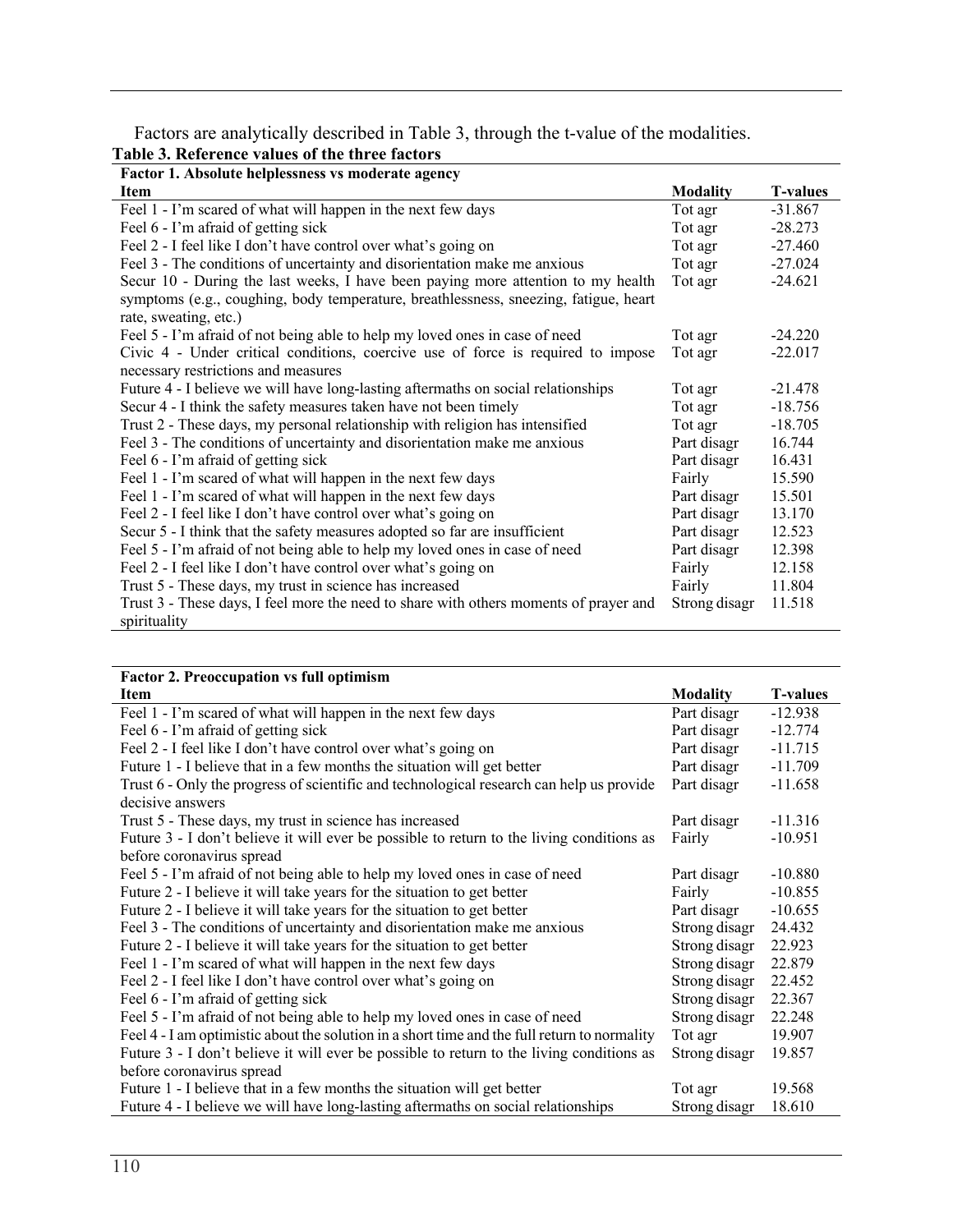| <b>Factor 3. Trust vs No-Trust</b>                                                           |                 |                 |
|----------------------------------------------------------------------------------------------|-----------------|-----------------|
| <b>Item</b>                                                                                  | <b>Modality</b> | <b>T-values</b> |
| Trust 1 - These days, my trust in state institutions and public authorities has increased    | Tot agr         | $-18.520$       |
| Future 1 - I believe that in a few months the situation will get better                      | Tot agr         | $-17.359$       |
| Trust 5 - These days, my trust in science has increased                                      | Tot agr         | $-16.502$       |
| Feel 4 - I am optimistic about the solution in a short time and the full return to normality | Tot agr         | $-14.025$       |
| Trust 6 - Only the progress of scientific and technological research can help us provide     | Tot agr         | $-12.278$       |
| decisive answers                                                                             |                 |                 |
| Trust 2 - These days, my personal relationship with religion has intensified                 | Tot agr         | $-11.862$       |
| Feel 4 - I am optimistic about the solution in a short time and the full return to normality | Part agr        | $-11.350$       |
| Future 3 - I don't believe it will ever be possible to return to the living conditions as    | Strong disagr   | $-10.795$       |
| before coronavirus spread                                                                    |                 |                 |
| Trust 3 - These days, I feel more the need to share with others moments of prayer and        | Tot agr         | $-10.338$       |
| spirituality                                                                                 |                 |                 |
| Future 2 - I believe it will take years for the situation to get better                      | Strong disagr   | $-10.317$       |
| Trust 1 - These days, my trust in state institutions and public authorities has increased    | Strong disagr   | 18.234          |
| Feel 4 - I am optimistic about the solution in a short time and the full return to normality | Strong disagr   | 17.374          |
| Trust 5 - These days, my trust in science has increased                                      | Strong disagr   | 16.673          |
| Future 1 - I believe that in a few months the situation will get better                      | Part disagr     | 12.858          |
| Trust 2 - These days, my personal relationship with religion has intensified                 | Strong disagr   | 12.643          |
| Trust 3 - These days, I feel more the need to share with others moments of prayer and        | Strong disagr   | 12.168          |
| spirituality                                                                                 |                 |                 |
| Trust 1 - These days, my trust in state institutions and public authorities has increased    | Part disagr     | 11.837          |
| Trust 6 - Only the progress of scientific and technological research can help us provide     | Fairly          | 11.529          |
| decisive answers                                                                             |                 |                 |
| Future 1 - I believe that in a few months the situation will get better                      | Fairly          | 11.197          |

Factor 1 (i.e., the horizontal axis in Figure 2, labelled *absolute helplessness vs moderate agency*) moves along a trajectory that shows in its negative values great uncertainty, anxiety, pessimism towards the future, fear of getting sick, and insufficient trust in institutions. An increased sense of faith and spirituality, both individual and communitarian, is also relevant, meant as an opportunity for collective experience (the 'majority' is considered as a reference point to conform to, if the level of uncertainty becomes very high). Positive values express a moderate sense of the gravity regarding the situation: a moderate fear, a realistic sense of personal agency, and a sense of clear but not alarmist alertness. If necessary, then, any individual form of protection is considered. Yet also coercive forms of social actions are taken in account. Anyway, fear, fright, the sense of loss of control appeared very moderate. A very pragmatic position is expressed in a search for possible solutions (with no space for absolute trust in any belief system such as politics, science, and faith).

Factor 2 (i.e., the vertical axis in Figure 2 and the horizontal axis in Figure 3, labelled *preoccupation vs full optimism*) expresses a latent dimension whose polarization presents on the negative side aspects of: fear; pessimism towards future developments of the emergency; perception of the absence of individual agency; evaluation of the ineffectiveness of institutional agency and social; lack of trust in institutions; extreme individualism in facing the crisis but also conformity and adaptation to the majority in managing uncertainty. On the positive side, factor 2 includes: full optimism for the future; full sense of the individual, social and institutional control towards the management of the crisis; a profound sense of collective management of the crisis (neither in the sense of individualism, nor in the sense of conformity of the majority of people) because institutions are considered as guarantors of situations and a great trust is expressed in them.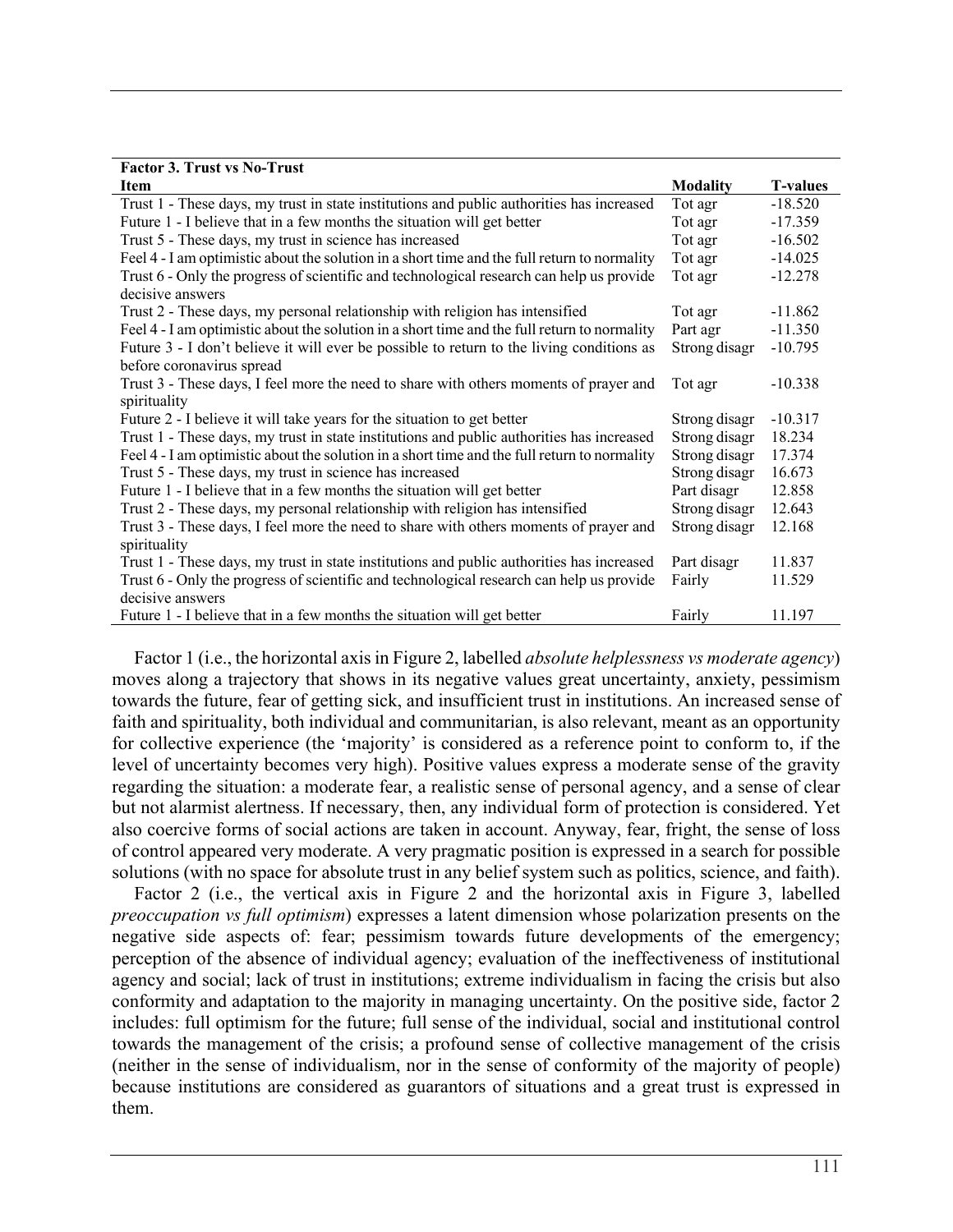Factor 3 (i.e., the vertical axis in Figure 3, labelled *trust vs no-trust*) is characterized by a polarization that tends on the one hand (negative values) to full trust in institutions, in religion (with a feeling of spirituality and sharing with others) and in science. Optimism is expressed, and a full positive evaluation of the security measures adopted by political institutions, as well as the feeling of being safe from contagion. On the other hand, the trend is towards the loss of confidence in science, in the progress of scientific research, and in political institutions.



**Figure 2. Factorial plan obtained from the intersection of Factors 1 and 2**



**Figure 3. Factorial plan obtained from the intersection of Factors 2 and 3**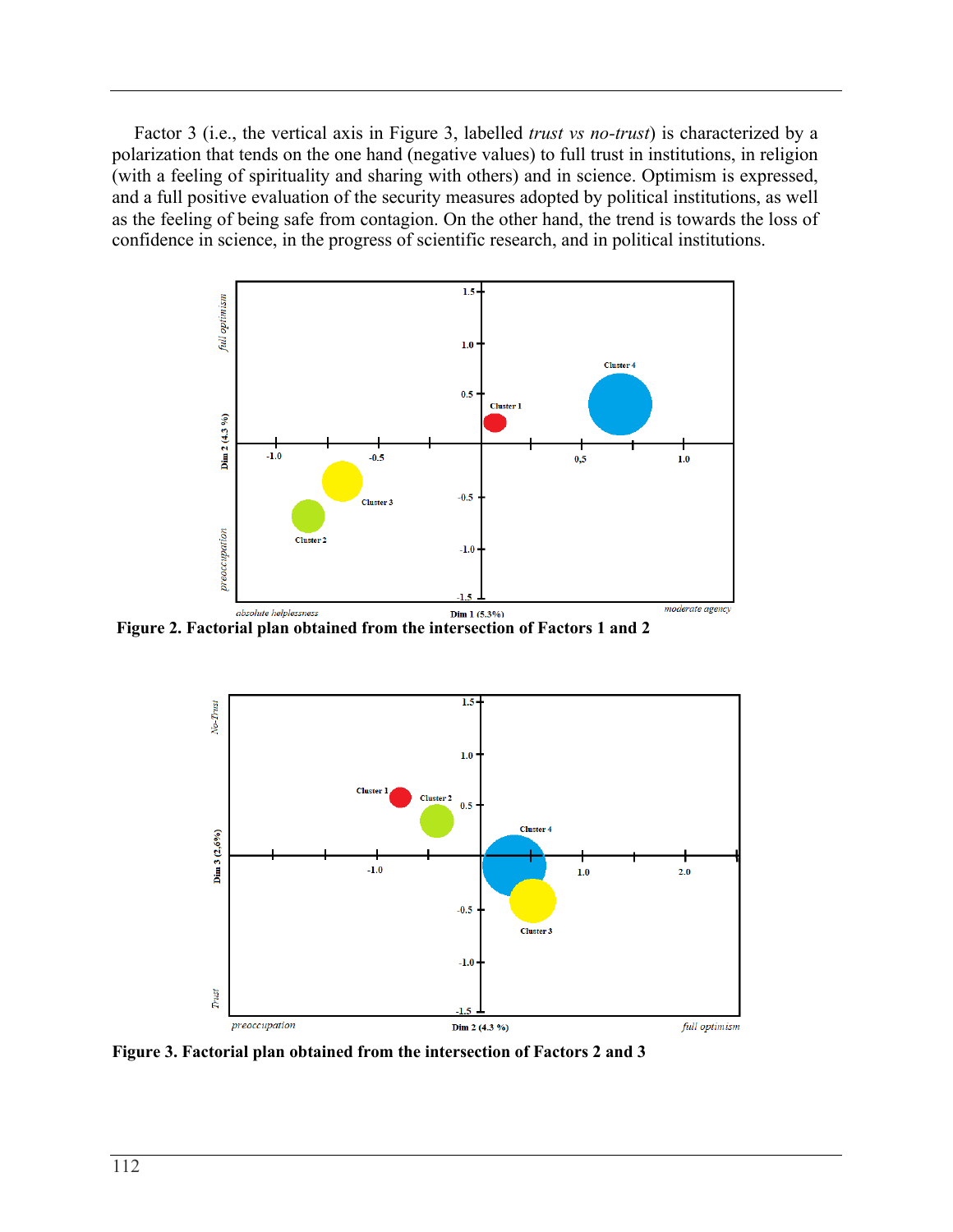#### *5.2 Cluster Analysis*

Cluster Analysis used the factorial dimensions extracted by the Multiple Correspondence Analysis.

The partition in four clusters was chosen as the optimal cluster analytic solution. Further differentiation would not have significantly increased the interclass/total inertia ratio. Figure 4 shows the total inertia gain of using an additional class. Like the scree plot, the choice fell on the number of classes in which an elbow is observed in the graph.





Furthermore, we used the D-index to choice the opportune number of clusters. The index is the ratio between cluster inertia and total inertia (Table 4). Furthermore, Figure 5 shows the value of the index and the second difference of it. As in the scree plot case, the optimal number of clusters is the one associated to the knee of the graphic.



**Figure 5. D-index values and second differences**

As we can see in Table 4, D-index tends to decrease as the number of clusters increases, but the inertia gain tends to slow down between three and four classes. Similarly, it can be seen from Figure 5 that, although the inertia decreases as the number of classes increases, the elbow of the graph is between three and four classes and becomes evident in the graph of the second differences. For this reason, a four-class classification is chosen. The numerics of the four clusters are, respectively, 268, 411, 458 and 985. The fourth cluster is the most numerous, while the first is the less numerous. The second and third cluster have a similar magnitude.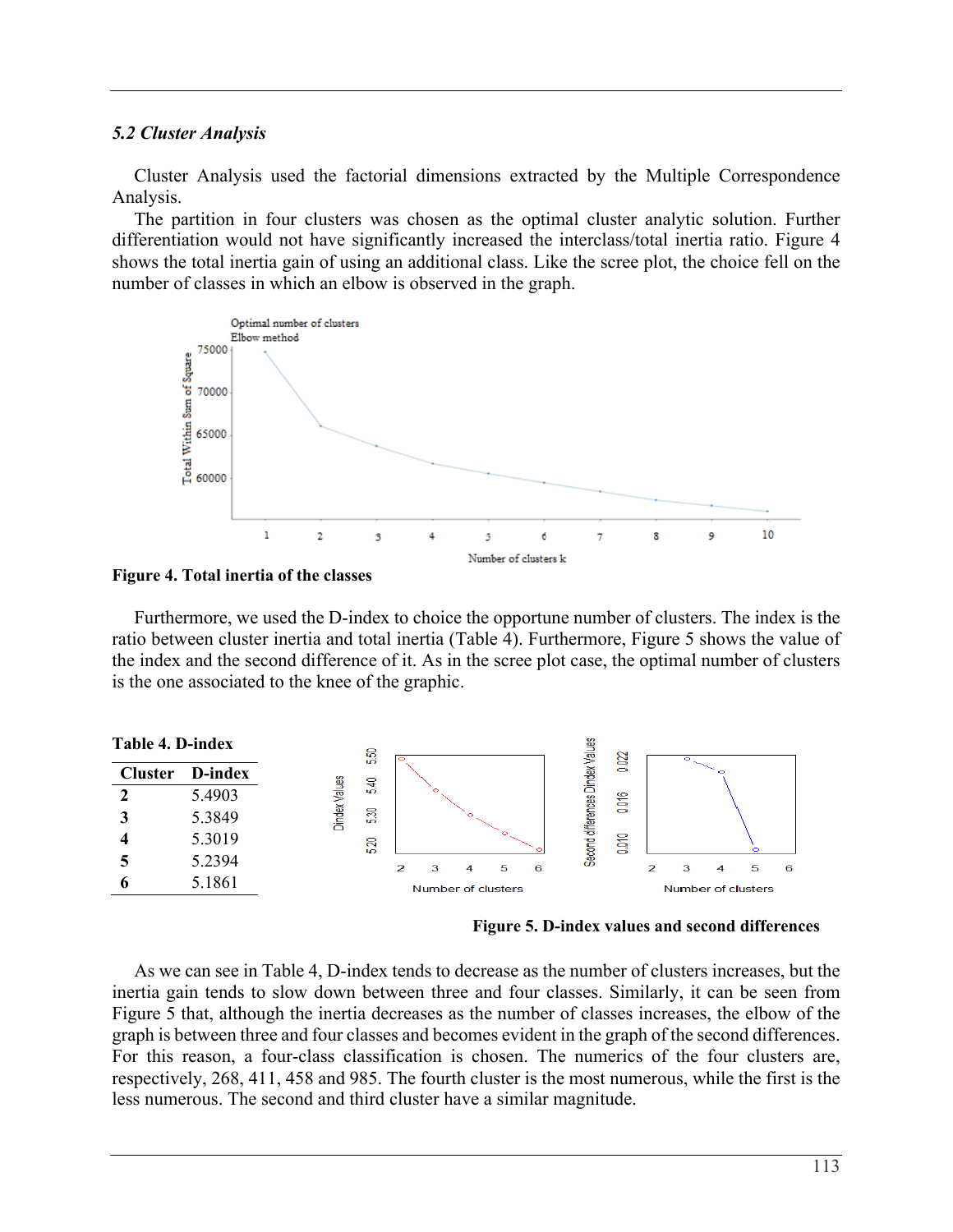Below, we report the analytical tables of the 4 clusters, describing and commenting on each profile.

**CLUSTER 1. "Coercion and interventionism".** Cluster 1 (N=268; 12.6%) is characterized by full confidence in the emergency management run by the political institutions. Even if the security measures are considered not to have been undertaken in a timely manner, they are however considered fully effective. The characteristic of this profile is full optimism about the resolution of the crisis and a good confidence in the near future with the certainty of a full return to normality. If on the one hand Cluster 1 shows full optimism, on the other hand there is however the recognition of the state of emergency and crisis (there is a moderate fear of getting sick, fear for the immediate future, fear of failing to help loved ones in case of need). Furthermore, from a civic and social point of view, Cluster 1 supports a vision based on public intervention in the effort to face the crisis. Cluster 1 is against an individualistic vision of health protection and crisis management. Furthermore Cluster 1 rejects the idea of following irrationally the majority of people in conditions of uncertainty. There is full confidence in the agency of political institutions: crisis management must be entrusted to the state (even with the coercive use of force, if the situation requires it). There is no increase in faith and spirituality both individually and as an experience of sharing with other people - and there is full confidence in science and in the progress of scientific research to offer effective solutions.

| Id                 | <b>Items</b>                                                                                         | <b>Modalities</b> | %modal<br>class | %modal | p-value      |
|--------------------|------------------------------------------------------------------------------------------------------|-------------------|-----------------|--------|--------------|
|                    |                                                                                                      |                   |                 | sample |              |
| Secur <sub>4</sub> | I think the safety measures taken have not been<br>timely                                            | Tot agr           | 31.00%          | 37.10% | ${}< 0.001$  |
| Secur <sub>5</sub> | I think that the safety measures adopted so far<br>are insufficient                                  | Strong disagr     | 28.00%          | 17.90% | ${}_{0.001}$ |
| Secur 9            | I feel that I am somehow safe from contagion                                                         | Fairly            | 35.80%          | 33.40% | ${}< 0.001$  |
| Secur 10           | During the last weeks, I have been paying more<br>attention to my health symptoms (e.g. coughing,    | Tot agr           | 51.10%          | 39.80% | ${}< 0.001$  |
|                    | body temperature, breathlessness, sneezing,<br>fatigue, heart rate, sweating, etc.)                  |                   |                 |        |              |
| Trust 1            | These days, my trust in state institutions and<br>public authorities has increased                   | Tot agr           | 32.50%          | 18.80% | ${}< 0.001$  |
| Trust 2            | These days, my personal relationship with<br>religion has intensified                                | Fairly            | 37.30%          | 24.00% | ${}< 0.001$  |
| Trust 3            | These days, I feel more the need to share with<br>others moments of prayer and spirituality          | Fairly            | 38.10%          | 19.90% | ${}_{0.001}$ |
| Trust 5            | These days, my trust in science has increased                                                        | Tot agr           | 44.00%          | 33.20% | ${}_{0.001}$ |
| Trust 6            | Only the progress of scientific and technological                                                    | Tot agr           | 52.20%          | 54.00% | ${}_{0.001}$ |
|                    | research can help us provide decisive answers                                                        |                   |                 |        |              |
| Future 1           | I believe that in a few months the situation will<br>get better                                      | Tot agr           | 45.90%          | 33.40% | ${}< 0.001$  |
| Future 2           | I feel like I don't have control over what's going<br>on                                             | Strong disagr     | 60.10%          | 38.60% | ${}_{0.001}$ |
| Future 3           | I don't believe it will ever be possible to return<br>to the living conditions as before coronavirus | Strong disagr     | 63.80%          | 43.30% | ${}< 0.001$  |
| Future 4           | spread<br>I believe we will have long-lasting aftermaths<br>on social relationships                  | Fairly            | 32.80%          | 25.90% | ${}_{0.001}$ |

**Table 5. Analytical description of Cluster 1**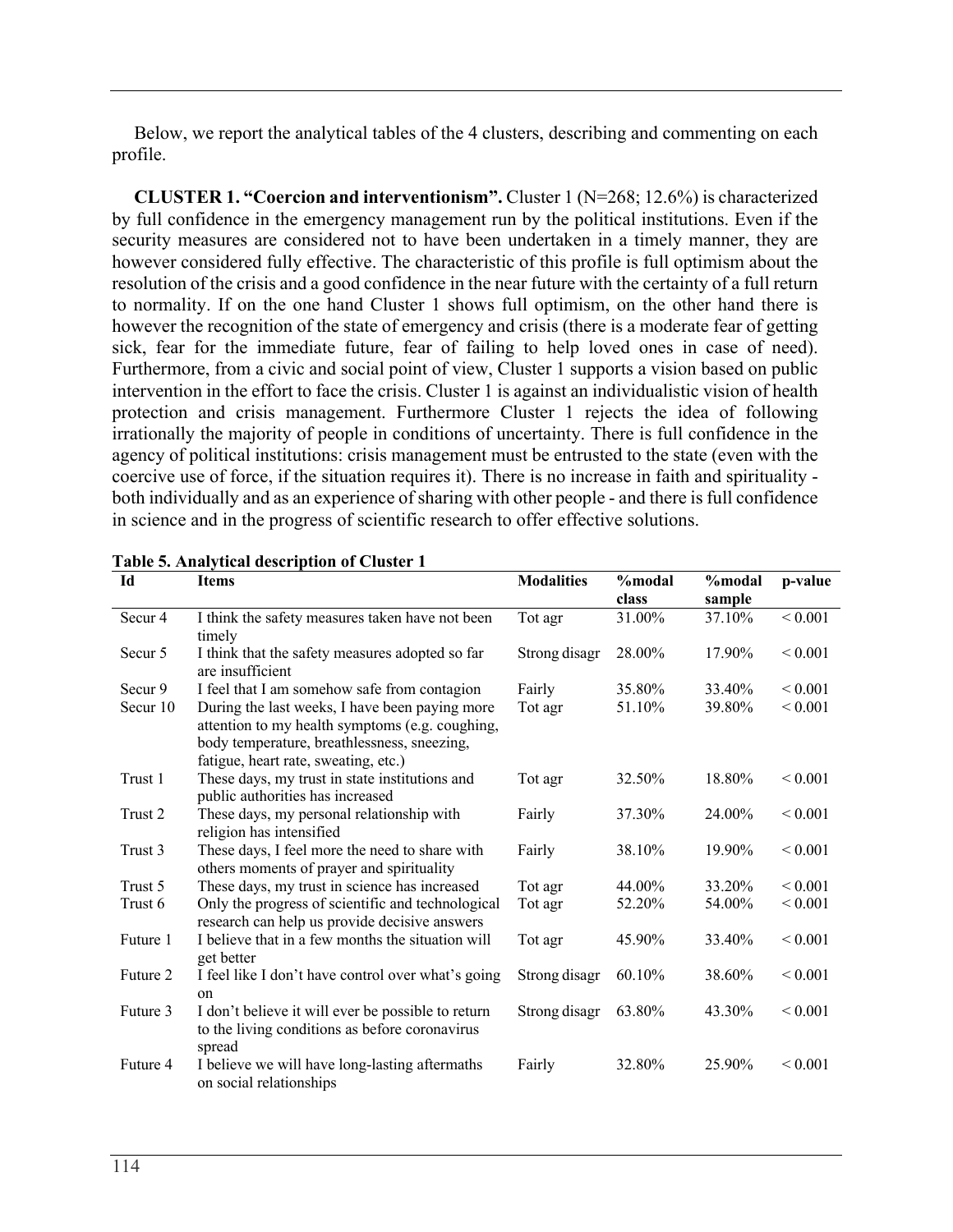| Civic 1            | Under critical conditions, everyone should try to<br>protect themselves autonomously                             | Strong disagr | 26.10% | 12.80% | ${}_{0.001}$ |
|--------------------|------------------------------------------------------------------------------------------------------------------|---------------|--------|--------|--------------|
| Civic <sub>4</sub> | Under critical conditions, coercive use of force<br>is required to impose necessary restrictions and<br>measures | Tot agr       | 54.10% | 45.10% | ${}_{0.001}$ |
| Civic 5            | Under conditions of uncertainty, I tend to follow<br>and to conform to the majority of people                    | Strong disagr | 31.70% | 28.60% | ${}_{0.001}$ |
| Feel 1             | I'm scared of what will happen in the next few<br>days                                                           | Tot agr       | 31.00% | 34.00% | ${}_{0.001}$ |
| Feel 2             | I feel like I don't have control over what's going<br>on                                                         | Fairly        | 26.90% | 23.00% | ${}_{0.001}$ |
| Feel 3             | The conditions of uncertainty and disorientation<br>make me anxious                                              | Fairly        | 30.20% | 25.60% | ${}_{0.001}$ |
| Feel 4             | I am optimistic about the solution in a short time<br>and the full return to normality                           | Tot agr       | 32.80% | 18.30% | ${}_{0.001}$ |
| Feel 5             | I'm afraid of not being able to help my loved<br>ones in case of need                                            | Tot agr       | 31.00% | 36.80% | ${}_{0.001}$ |
| Feel 6             | I'm afraid of getting sick                                                                                       | Fairly        | 29.10% | 26.60% | ${}_{0.001}$ |
| Feel 7             | I believe that my actions and choices are<br>capable of influencing the future                                   | Tot agr       | 36.60% | 37.50% | 0.039        |

**CLUSTER 2. "Apocalypticism and disorientation"**. Cluster 2 (N= 411; 19.3%) is characterized by an intense preoccupation that invades every sphere of the activities questioned. There is great fear, great anxiety and a sense of lack of control due to great uncertainty, and a lot of fear of getting sick. The level of optimism is quite low, while an overwhelming sense of pessimism is manifested and it is believed that it will not be possible to return to normal daily life. Similarly, it is believed that there will be effects on social relationships for a long time. The security measures taken by state institutions are considered to be untimely and ineffective. Trust in politics is only moderate. There is a strong increase in the sense of faith and spirituality, but at the same time there is a contradiction between the full idea of having to protect oneself independently and the strong tendency to follow the majority in conditions of uncertainty. There is also an increased confidence in science and research progress. Therefore, it seems that Cluster 2 shows strong disorientation in conditions of intense fear, concern and uncertainty and therefore any belief system (coercive use of force by the government, religious faith, trust in science) or social conduct (individualistic or conformed to the majority) can fulfill the function of recovering a certain sense of control over everyday life. The cluster appears to be reaching out in search of any point of reference, any foothold towards which to direct its actions and weaken the affective impact of the crisis.

**CLUSTER 3. "Individualism"**. Cluster 3 (N=458; 21.5%) is also characterized by the valuation of the non-timeliness of the adopted safety measures and their modest effectiveness. The main elements in this cluster are the great fear of contagion and the strong attention to health, and the fear of getting sick. Cluster 3 expresses a strong sense of disorientation, fear, anxiety, uncertainty. There is a lack of confidence in political institutions, but also a lack of a sense of religious faith or spirituality to be shared collectively. Although there is moderate optimism about the immediate future, there is actually a pessimistic view of the effects of the crisis on social relations. In this cluster there is an experience of full individualism and the evaluation of the opportunity to protect oneself autonomously. In this view, the majority of people do not represent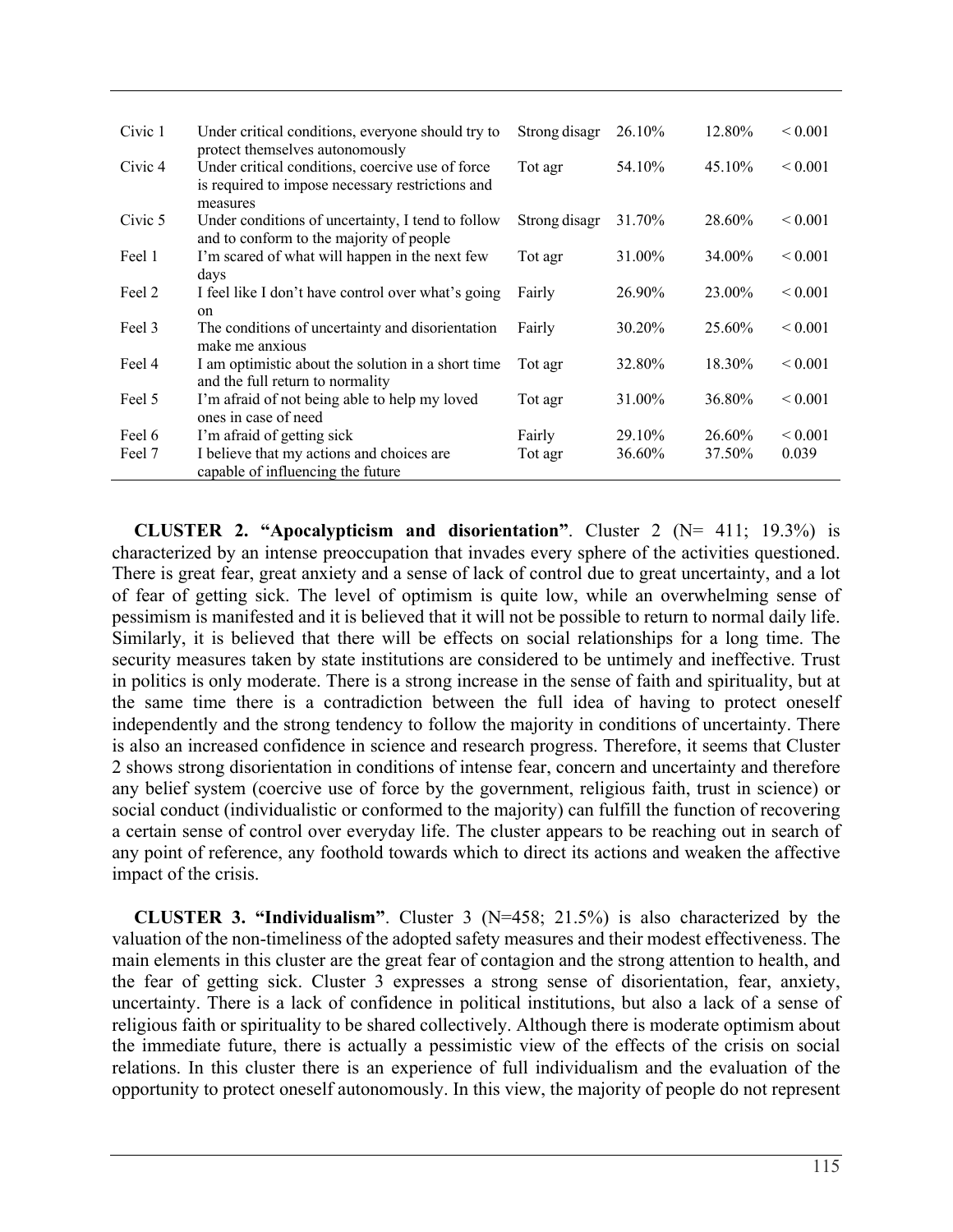neither a point of reference nor an example to follow in conditions of uncertainty. Both science as a system and the progress of scientific research are valued very positively.

| Id                 | rabic 7. Anarytical description of Cluster 5<br><b>Items</b>                                                                                                                             | <b>Modalities</b> | %modal | %modal | p-value      |
|--------------------|------------------------------------------------------------------------------------------------------------------------------------------------------------------------------------------|-------------------|--------|--------|--------------|
|                    |                                                                                                                                                                                          |                   | class  | sample |              |
| Secur <sub>4</sub> | I think the safety measures taken have not been<br>timely                                                                                                                                | Tot agr           | 52.20% | 37.10% | ${}< 0.001$  |
| Secur <sub>5</sub> | I think that the safety measures adopted so far are<br>insufficient                                                                                                                      | Fairly            | 27.30% | 27.30% | ${}_{0.001}$ |
| Secur 9            | I feel that I am somehow safe from contagion                                                                                                                                             | Strong disagr     | 34.90% | 23.80% | ${}_{0.001}$ |
| Secur 10           | During the last weeks, I have been paying more<br>attention to my health symptoms (e.g. coughing,<br>body temperature, breathlessness, sneezing,<br>fatigue, heart rate, sweating, etc.) | Tot agree         | 56.10% | 39.80% | ${}< 0.001$  |
| Trust 1            | These days, my trust in state institutions and<br>public authorities has increased                                                                                                       | Fairly            | 36.20% | 36.20% | ${}< 0.001$  |
| Trust 2            | These days, my personal relationship with<br>religion has intensified                                                                                                                    | Strong disagr     | 44.80% | 39.70% | ${}< 0.001$  |
| Trust 3            | These days, I feel more the need to share with<br>others moments of prayer and spirituality                                                                                              | Strong disagr     | 57.90% | 46.40% | ${}< 0.001$  |
| Trust 5            | These days, my trust in science has increased                                                                                                                                            | Tot agr           | 40.40% | 33.20% | ${}< 0.001$  |
| Trust 6            | Only the progress of scientific and technological<br>research can help us provide decisive answers                                                                                       | Tot agr           | 60.70% | 54.00% | ${}< 0.001$  |
| Future 1           | I believe that in a few months the situation will<br>get better                                                                                                                          | Fairly            | 31.90% | 25.30% | ${}< 0.001$  |
| Future 2           | I feel like I don't have control over what's going<br>on                                                                                                                                 | Strong disagr     | 33.60% | 38.60% | ${}< 0.001$  |
| Future 3           | I don't believe it will ever be possible to return to<br>the living conditions as before coronavirus spread                                                                              | Strong disagr     | 37.10% | 43.30% | ${}< 0.001$  |
| Future 4           | I believe we will have long-lasting aftermaths on<br>social relationships                                                                                                                | Tot agr           | 36.20% | 22.30% | ${}< 0.001$  |
| Civic 1            | Under critical conditions, everyone should try to<br>protect themselves autonomously                                                                                                     | Tot agr           | 46.30% | 30.90% | ${}< 0.001$  |
| Civic <sub>4</sub> | Under critical conditions, coercive use of force is<br>required to impose necessary restrictions and<br>measures                                                                         | Tot agr           | 64.20% | 45.10% | ${}_{0.001}$ |
| Civic 5            | Under conditions of uncertainty, I tend to follow<br>and to conform to the majority of people                                                                                            | Strong disagr     | 29.70% | 28.60% | ${}< 0.001$  |
| Feel 1             | I'm scared of what will happen in the next few<br>days                                                                                                                                   | Tot agr           | 62.20% | 34.00% | ${}_{0.001}$ |
| Feel 2             | I feel like I don't have control over what's going<br>on                                                                                                                                 | Tot agr           | 66.80% | 36.40% | ${}< 0.001$  |
| Feel 3             | The conditions of uncertainty and disorientation<br>make me anxious                                                                                                                      | Tot agr           | 50.40% | 23.20% | ${}< 0.001$  |
| Feel 4             | I am optimistic about the solution in a short time<br>and the full return to normality                                                                                                   | Fairly            | 29.30% | 33.60% | ${}< 0.001$  |
| Feel 5             | I'm afraid of not being able to help my loved ones<br>in case of need                                                                                                                    | Tot agr           | 67.90% | 36.80% | ${}_{0.001}$ |
| Feel 6             | I'm afraid of getting sick                                                                                                                                                               | Tot agr           | 48.50% | 24.00% | ${}< 0.001$  |

### **Table 7. Analytical description of Cluster 3**

**CLUSTER 4 - "Responsibility and solidarity".** Cluster 4 (N=985; 46.4%) is characterized by a different evaluation from the other clusters with reference to the perception of the risk and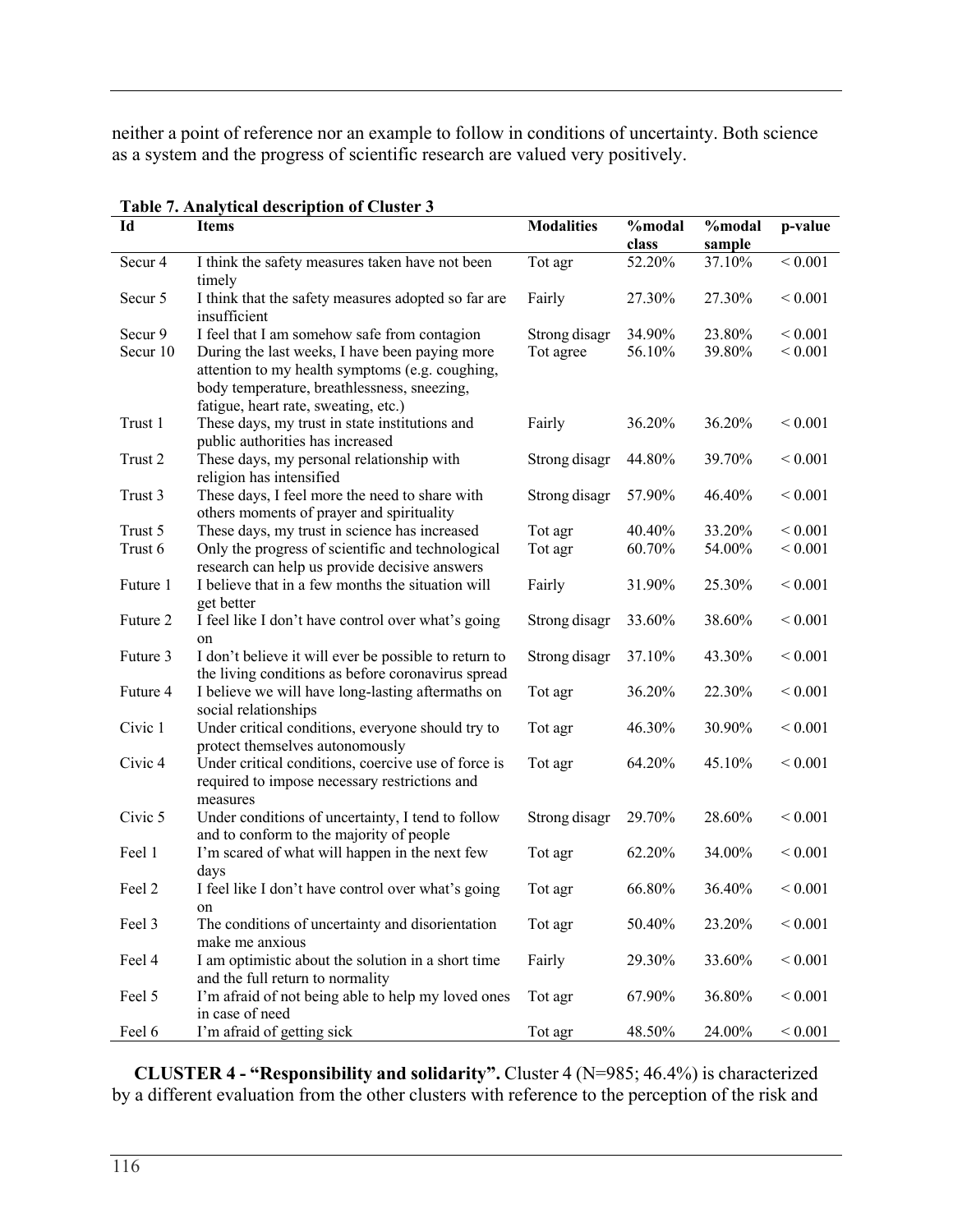danger of the crisis. The position expressed by Cluster 4 seems to counteract the general sense of alarmism. There is no paralyzing fear of contagion or risks to one's health, just as there is no sense of loss of control, and no sense of paralysis due to anxiety or uncertainty. There is good optimism about the outcome of the crisis both in terms of the immediate and further future. While it is considered true that the measures of security could have been more timely, however they are considered to be quite effective and sufficient. The difficulty of public crisis management is acknowledged but also its intervention considered as necessary. The national state is the main entity in charge of crisis management. Both individual religious sentiment and the sense of collective spirituality have not increased. On the contrary, there is a moderate sense of individualism and a refusal to adapt oneself to the collective behavior of the mass. Instead, it is the sense of individual and social responsibility (also in terms of collective solidarity) that is valued. Unlike all other clusters, there is no increase in confidence in science, while the confidence that scientific progress can be useful and decisive increases. In this sense, we can hypothesize a vision of science as not yet capable of finding precise and clarifying answers (it is not able to provide univocal perspectives for reading the cause and the spread of the virus). Yet, there is the belief that scientific research and its progress remain the best possible solution.

| Id                 | <b>Items</b>                                                                                                                                                                             | <b>Modalities</b> | %modal<br>class | %modal<br>sample | p-value      |
|--------------------|------------------------------------------------------------------------------------------------------------------------------------------------------------------------------------------|-------------------|-----------------|------------------|--------------|
| Secur <sub>4</sub> | I think the safety measures taken have not been<br>timely                                                                                                                                | Part agr          | 27.90%          | 23.50%           | < 0.001      |
| Secur <sub>5</sub> | I think that the safety measures adopted so far are<br>insufficient                                                                                                                      | Part disagr       | 29.90%          | 23.80%           | ${}< 0.001$  |
| Secur 9            | I feel that I am somehow safe from contagion                                                                                                                                             | Fairly            | 35.60%          | 33.40%           | ${}_{0.001}$ |
| Secur 10           | During the last weeks, I have been paying more<br>attention to my health symptoms (e.g. coughing,<br>body temperature, breathlessness, sneezing,<br>fatigue, heart rate, sweating, etc.) | Fairly            | 27.10%          | 21.50%           | < 0.001      |
| Trust 1            | These days, my trust in state institutions and<br>public authorities has increased                                                                                                       | Fairly            | 40.80%          | 36.20%           | ${}< 0.001$  |
| Trust 2            | These days, my personal relationship with<br>religion has intensified                                                                                                                    | Strong disagr     | 63.00%          | 39.70%           | ${}< 0.001$  |
| Trust 3            | These days, I feel more the need to share with<br>others moments of prayer and spirituality                                                                                              | Strong disagr     | 69.10%          | 46.40%           | ${}_{0.001}$ |
| Trust 5            | These days, my trust in science has increased                                                                                                                                            | Fairly            | 37.00%          | 29.00%           | ${}_{0.001}$ |
| Trust 6            | Only the progress of scientific and technological<br>research can help us provide decisive answers                                                                                       | Totally agree     | 50.80%          | 54.00%           | < 0.001      |
| Future 1           | I believe that in a few months the situation will<br>get better                                                                                                                          | Totally agree     | 35.90%          | 33.40%           | ${}< 0.001$  |
| Future 2           | I feel like I don't have control over what's going<br>on                                                                                                                                 | Strong disagr     | 43.20%          | 38.60%           | ${}_{0.001}$ |
| Future 3           | I don't believe it will ever be possible to return to<br>the living conditions as before coronavirus spread                                                                              | Strong disagr     | 50.50%          | 43.30%           | ${}< 0.001$  |
| Future 4           | I believe we will have long-lasting aftermaths on<br>social relationships                                                                                                                | Fairly            | 27.10%          | 25.90%           | ${}< 0.001$  |
| Civic 1            | Under critical conditions, everyone should try to<br>protect themselves autonomously                                                                                                     | Fairly            | 27.50%          | 23.60%           | ${}_{0.001}$ |
| Civic <sub>4</sub> | Under critical conditions, coercive use of force is<br>required to impose necessary restrictions and<br>measures                                                                         | Tot agr           | 26.20%          | 45.10%           | ${}_{0.001}$ |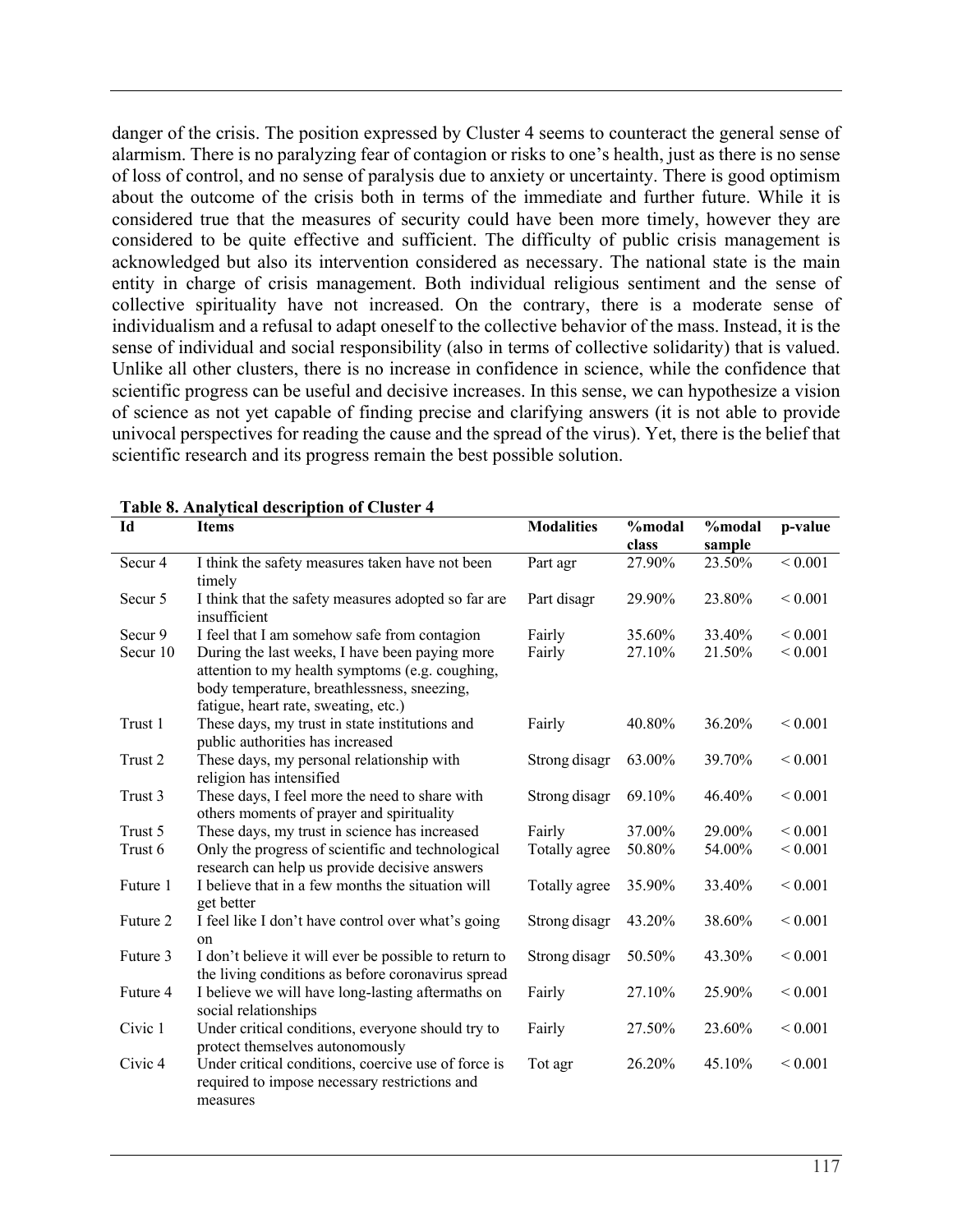| Civic 5 | Under conditions of uncertainty, I tend to follow<br>and to conform to the majority of people | Strong disagr | 33.20% | 28.60% | ${}_{0.001}$ |
|---------|-----------------------------------------------------------------------------------------------|---------------|--------|--------|--------------|
| Feel 1  | I'm scared of what will happen in the next few<br>days                                        | Fairly        | 38.80% | 26.10% | ${}_{0.001}$ |
| Feel 2  | I feel like I don't have control over what's going<br>on                                      | Fairly        | 30.70% | 23.00% | ${}_{0.001}$ |
| Feel 3  | The conditions of uncertainty and disorientation<br>make me anxious                           | Part disagr   | 30.80% | 18.70% | ${}_{0.001}$ |
| Feel 4  | I am optimistic about the solution in a short time<br>and the full return to normality        | Fairly        | 36.40% | 33.60% | ${}_{0.001}$ |
| Feel 5  | I'm afraid of not being able to help my loved ones<br>in case of need                         | Part agr      | 25.20% | 23.80% | ${}_{0.001}$ |
| Feel 6  | I'm afraid of getting sick                                                                    | Part disagr   | 30.10% | 17.90% | ${}_{0.001}$ |
| Feel 7  | I believe that my actions and choices are capable<br>of influencing the future                | Tot agr       | 37.50% | 37.50% | 0.039        |

### *5.3 Relationships between socio-demographic variables and the four clusters*

Table 9 shows the chi-square statistic of independence between the seven socio-demographic variables and belonging to a given cluster. In addition to the chi square test and the p-values, the standardized residuals are reported to identify the modalities that characterize each cluster.

As we can observe, the relationship between socio-demographic variables and cluster membership was statistically significant for all except income, which implies that income do not affect any cluster membership.

By observing Table 9, we can outline the clusters' profile.

- C1 *Coercion and Interventionism* is over-represented by: people over 65; retired people; and people who evaluated the place of residence in which they live as not at risk of contagion. This cluster is further under-represented by: people aged 21 to 65; and people who evaluated their place of residence at risk of contagion.
- C2 *Apocalypticism and Disorientation* is over-represented by: women; the age group 41-65; those who live in the South Italy; those who live in the suburbs; people who evaluated their place of residence at risk of contagion; housewives and public employees. The second cluster is further under-represented by: men; age groups up to 40 years; those who live in the North or Center; those who are resident in an urban center; those who evaluated the place where they live as not at risk of contagion: graduates; and self-employed workers.
- C3 *Individualism* is over-represented by: women; who evaluated their area of residence at risk of contagion; people with low education; housewives. The third cluster is further underrepresented by: men; by those who have not evaluated their area of residence at risk of contagion.
- C4 *Responsibility and Solidarity* is over-represented by: men; the 21-40 age group: those who live in the North or Center Italy; residents in urban centers; those who have not evaluated at risk of contagion their place of residence; graduates; the students; self-employed workers. The fourth cluster is further under-represented by: women; the age group 41-65 years; who lives in the South Italy; who has evaluated their place of residence at risk of contagion; housewives; public employees; retirees.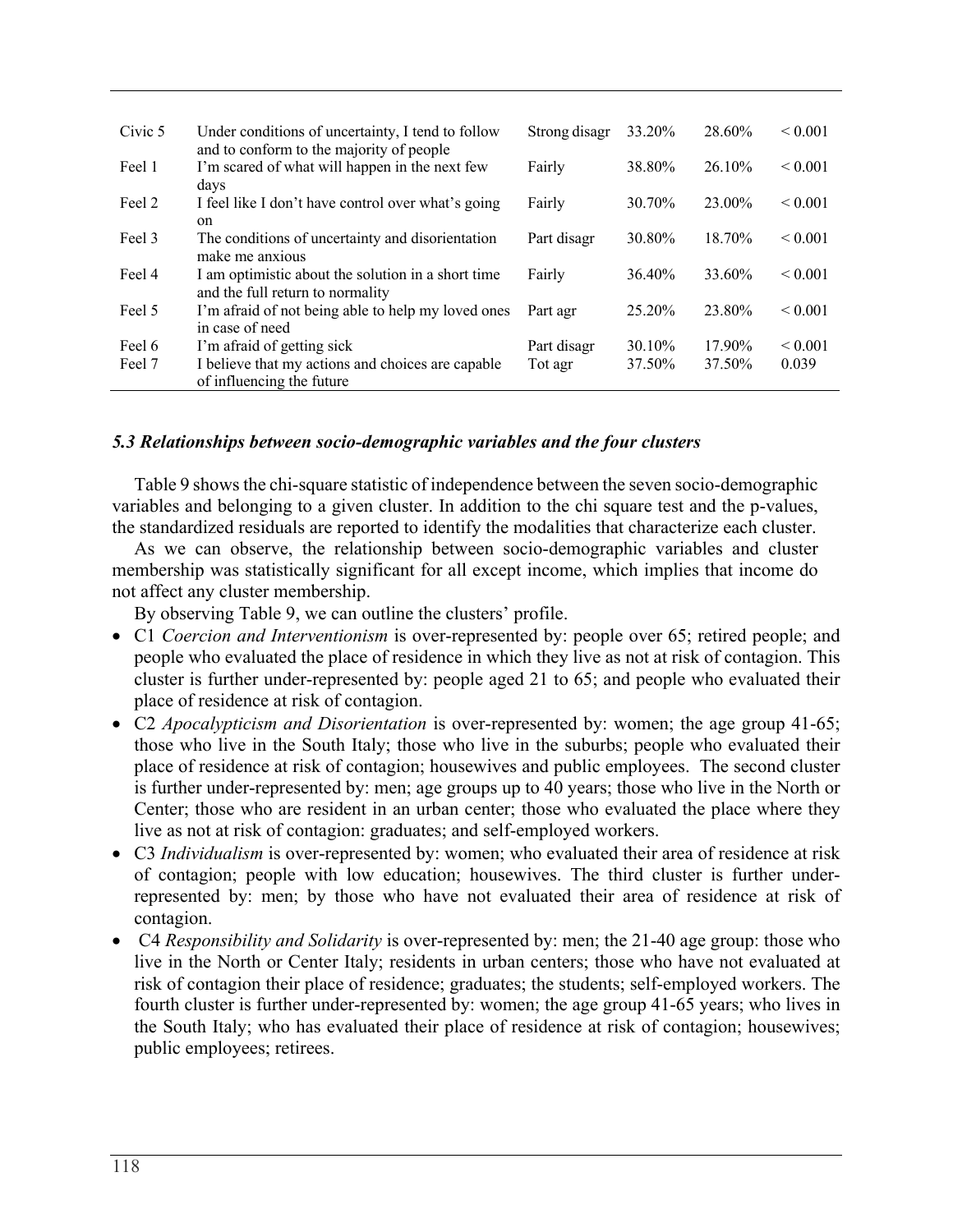### **6. Discussion**

Through the cluster analysis we have explored different configurations between affective states (along a continuum of greater or lesser anxiety, worry, disorientation and indecision), trust in supra-individual systems (government, science, religion), sense of one's own action (in individualistic, community or mass homogenization terms), and optimistic or pessimistic evaluation with respect to future scenarios.

Four clusters with specific psychosocial organizations emerged. In detail:

• C1 *Coercion and Interventionism* expresses a worldview aimed at restoring normality, requiring the strong intervention of the state and the need for resolute and decisive interventions. This cluster has a significant relationship with the age variable (over 65) and with a perception of the place of residence as not at risk of contagion.

• C2 *Apocalypticism and Disorientation* is characterized by more intense forms of fear, disorientation, and uncertainty. There is an apocalyptic and despondent feeling. Any belief or action, even if apparently disorganized and confused, could be read as a foothold to cling to. The level of disorientation is maximum. This cluster has a significant relationship with the female gender, with the age between 41-65 years, residence in the suburbs and in the South of Italy.

• C3 *Individualism*, like the second one, is characterized by an intense fear of contagion and disease and a pessimistic view. In this cluster, there is an individualistic vision of human action with respect to the feeling of disorientation and lack of confidence in supra-individual systems. Also, in this cluster there is a significant relationship with the female gender variable, with the perception of living in a place at risk of contagion, and with a low level of education.

• C4 *Responsibility and Solidarity* is characterized by a more realistic vision of the danger, a sense of trust and hope, believing that only a collective and supportive response can cope with the emergency. A critical position is expressed both towards individualism and adaptation to mass behavior. There is a significant relationship with the age variable (young-adults between 21-40 years old), with the high level of education (graduates and students), with the male gender, with those who live in the North or Central Italy, with residents of urban centers, with those who live in areas not considered at risk of contagion.

We consider these results extremely relevant and interesting. In a certain way C1 and C4 are characterized by a sense of trust in one of the three examined systems (the state, science and religion) and a confidence in the future. Yet the former tends to overvalue the use of imposition of rules with force and obedience, while the latter favors a collective sense of collaboration to overcome the crisis. The first attitude is preferred by elders and the retired, while the second attitude is mainly held by young people and the self-employed. Anyway, both clusters show the perception of the one's own place of residence as not at risk. This point is extremely interesting for us. It seems that hope and confidence is possible only if you are not in the "eye of the storm" of the crisis (namely, you do not live in perceived dangerous place at risk of contagion).

C2 and C3 are characterized by intense feelings of fear, uncertainty and anxiety. Both present mainly an association with female gender, housewife tenure, South-Italy regions, and the perception of living in a contagion risk zone. These aspects lead us to consider that individuals falling in C2 and C3 perceive their condition as one of significant vulnerability, fragility and the sense of being abandoned (which most likely relates to a pre-existing evaluation of their status, experiences and context).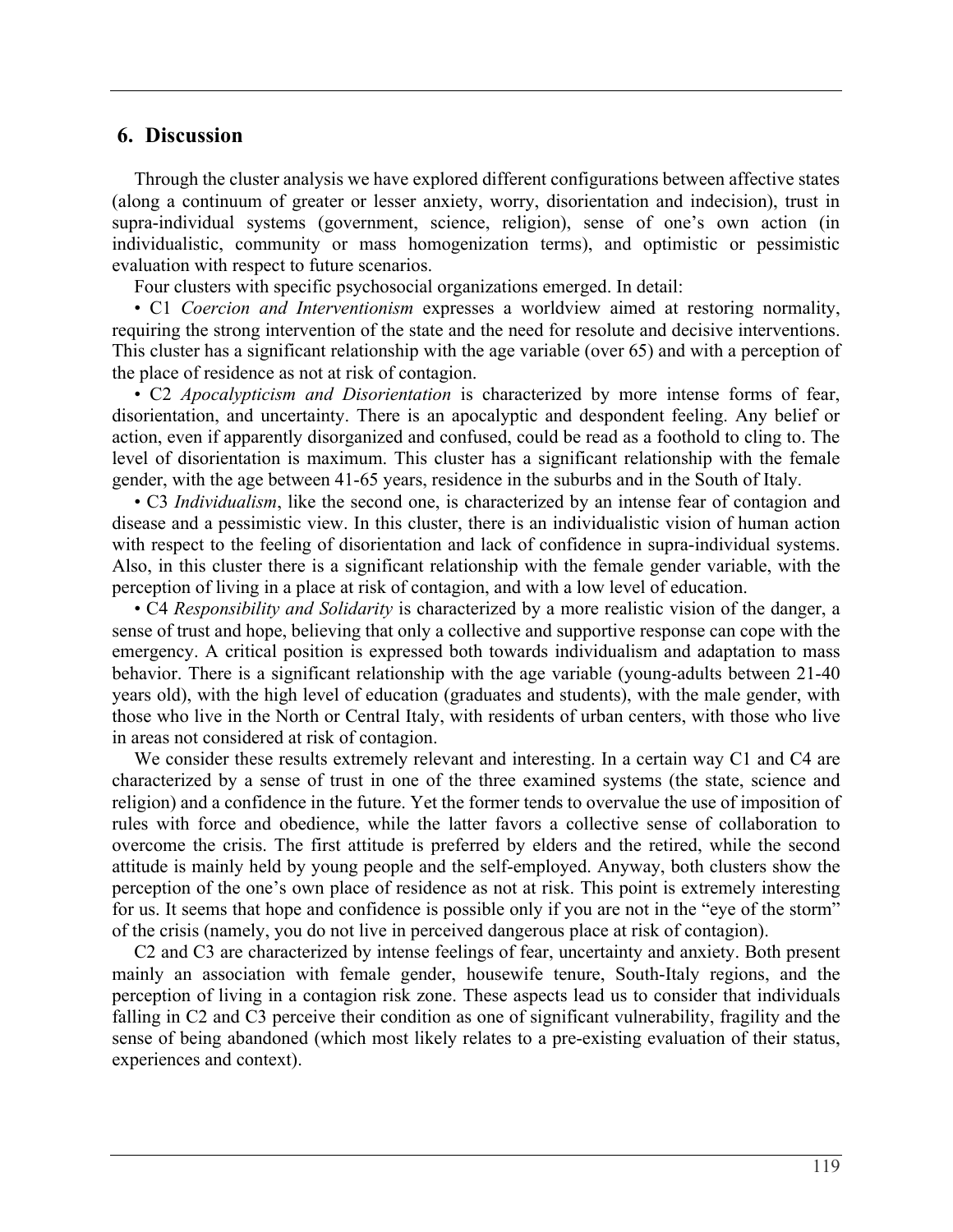It is worth considering that members of the four clusters recall some of the most widespread and common slogans that have been disseminated on social media, the media and in the political and cultural debate.:

- *"Only the resolute intervention of the state can bring us back to normality"* (C1 Coercion and Interventionism);
- "*At the mercy of the crisis ... nothing will be the same again ...*" (C2 Apocalypticism and Disorientation):
- "Save those who can ... everyone thinks for themselves ..." (C3 Individualism);
- *"The risk is there ... and we can only do it together"* (C4 Responsibility and Solidarity).

These slogans – very widespread during the first quarantine period – have strongly affected and characterized the public, political and social debate. They concisely expressed deeply affective positions that characterize the perception and evaluation of the emergency.

Furthermore, while the four identified clusters have specific and distinctive configurations, they also have some aspects in common. All four clusters, in fact, have a variety of common characteristics. Firstly, there is confidence that research progress will in offer possible future solutions to the pandemic (only fourth cluster does not express full confidence in current science, while retaining confidence only in the progress of research activity). Secondly, all clusters accept the coercive use of force to impose security measures, should it be necessary. From the point of view of affective-cognitive processes, we can consider that this evaluation has compensated for the crisis of personal agency and provided an important source of reassurance for the whole community (although it also gave rise to an intense debate on the relationship between individual freedom and the imposition of restrictions). Thirdly, each cluster shows that many efforts are made to preserve a sense of agency, despite the experience of crisis and disorientation. Participants maintain the belief that one's actions may be capable of affecting the future. Although not everyone claims to feel capable of responding to the crisis with effective actions and strategies (ensuring help for loved ones, fear of the effects on health, the consequences in the short and/or long term, the need to follow the behavior of the masses, etc.), in all clusters it appears that personal agency is taken into consideration (as a value, a principle to be upheld). All clusters show that agency will have to be re-established, strengthened, sustained despite the traumatic impact of the current situation.

This leads us to make further important considerations. This in-depth study of the systems of affective-cognitive-social processes can help to better understand the experience of citizenship and the different forms of attitudes assumed. Behind each slogan, namely an affective short precipitate of a worldview, there is a condensed system of evaluations, perceptions and strategies of which very often there is no awareness (Salvatore et al, 2021a, Salvatore et al, 2021b). These systems act as symbolic-cultural processes of a supra-individual kind and therefore pertain to the experience of sharing the profound crisis in progress. Our study highlights the substantial differences in evaluation and perception carried out by sense-making processes. The rupture of meaning systems and widespread disorientation generated different ways of reading what was happening, expressing greater or lesser confidence in collective or social action, in the intervention of the state and in the potentials of science, religion and spirituality. In this sense, optimism and pessimism, alarmism and minimization, are only particular aspects of a richer system of evaluation within more complex frameworks in which we see a multiplicity of interconnected evaluations and perceptions.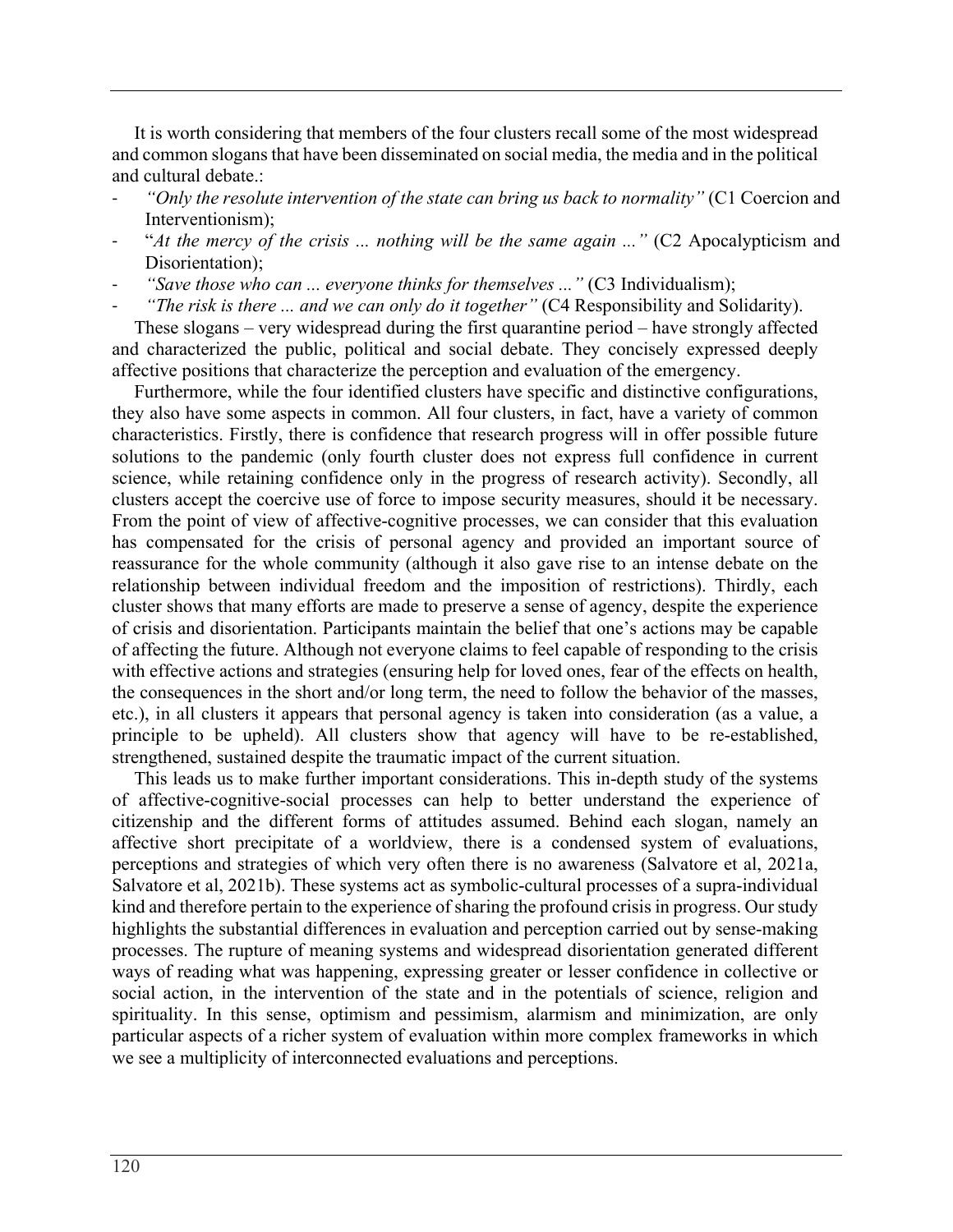| Variable                         |                        | <b>Modality</b> |                 |                | <b>Cluster</b> |                | Chi square | df             | p-value     |
|----------------------------------|------------------------|-----------------|-----------------|----------------|----------------|----------------|------------|----------------|-------------|
|                                  |                        |                 |                 | $\overline{2}$ | 3              | $\overline{4}$ |            |                |             |
| Gender                           | Woman                  | $\mathbf n$     | 185             | 337            | 341            | 613            | 62.532     | $\mathfrak{Z}$ | ${}< 0.001$ |
|                                  |                        | st. res.        | $-0.201$        | 6.103          | 2.572          | $-6.824$       |            |                |             |
|                                  | Man                    | $\mathbf n$     | 83              | 74             | 117            | 372            |            |                |             |
|                                  |                        | st. res.        | 0.201           | $-6.103$       | $-2.572$       | 6.824          |            |                |             |
| Age                              | < 20                   | $\mathbf n$     | 5               | 12             | 18             | 45             | 58.444     | 9              | ${}< 0.001$ |
|                                  |                        | st. res.        | $-1.751$        | $-1.008$       | 0.203          | 1.797          |            |                |             |
|                                  | $21-40$                | $\mathbf n$     | 98              | 154            | 223            | 524            |            |                |             |
|                                  |                        | st. res.        | $-3.688$        | $-4.346$       | 0.78           | 5.257          |            |                |             |
|                                  | $41 - 65$              | $\mathbf n$     | 136             | 214            | 191            | 362            |            |                |             |
|                                  |                        | st. res.        | 2.902           | 4.344          | $-0.416$       | $-5.032$       |            |                |             |
|                                  | $>65$                  | $\mathbf n$     | 29              | 31             | 26             | 54             |            |                |             |
|                                  |                        | st. res.        | 2.980           | 0.859          | $-0.896$       | $-1.926$       |            |                |             |
| Geographical                     | North                  | $\mathbf n$     | $\overline{29}$ | 24             | 62             | 137            | 50.468     | $\overline{9}$ | < 0.001     |
| area                             |                        |                 |                 |                |                |                |            |                |             |
|                                  |                        | st. res.        | $-0.571$        | $-4.213$       | 1.241          | 2.695          |            |                |             |
|                                  | Centre                 | $\mathbf n$     | 22              | 28             | 54             | 143            |            |                |             |
|                                  |                        | st. res.        | $-1.874$        | $-3.398$       | 0.113          | 3.847          |            |                |             |
|                                  | South                  | $\mathbf n$     | 214             | 356            | 340            | 700            |            |                |             |
|                                  |                        | st. res.        | 1.629           | 5.670          | $-0.924$       | $-4.816$       |            |                |             |
|                                  | Other countries        | $\mathbf n$     | 3               | 3              | 2              | 5              |            |                |             |
|                                  |                        | st. res.        | 1.137           | 0.339          | $-0.545$       | $-0.577$       |            |                |             |
| Living in                        | City centre            | $\mathbf n$     | 41              | 51             | 85             | 204            | 16.929     | 6              | ${}< 0.001$ |
|                                  |                        | st. res.        | $-1.212$        | $-3.262$       | 0.38           | 3.079          |            |                |             |
|                                  | City suburb            | $\mathbf n$     | 194             | 315            | 321            | 685            |            |                |             |
|                                  |                        | st. res.        | 0.385           | 2.622          | $-0.699$       | $-1.757$       |            |                |             |
|                                  | Rural                  | $\mathbf n$     | 33              | 45             | 52             | 96             |            |                |             |
|                                  |                        | st. res.        | 0.944           | 0.219          | 0.551          | $-1.257$       |            |                |             |
| Place-related<br>risk perception | Low                    | $\mathbf n$     | 124             | 140            | 133            | 461            | 52.887     | $\overline{3}$ | ${}< 0.001$ |
|                                  |                        | st. res.        | 2.082           | $-2.931$       | $-5.611$       | 5.564          |            |                |             |
|                                  | High                   | $\mathbf n$     | 144             | 271            | 325            | 524            |            |                |             |
|                                  |                        | st. res.        | $-2.082$        | 2.931          | 5.611          | $-5.564$       |            |                |             |
| Education                        | Mandatory<br>schooling | $\mathbf n$     | 14              | 26             | 31             | 26             | 24.497     | 6              | ${}< 0.001$ |
|                                  |                        | st. res.        | 0.547           | 1.897          | 2.543          | $-3.965$       |            |                |             |

**Table 9. Relationship between socio-demographic variables and the four clusters**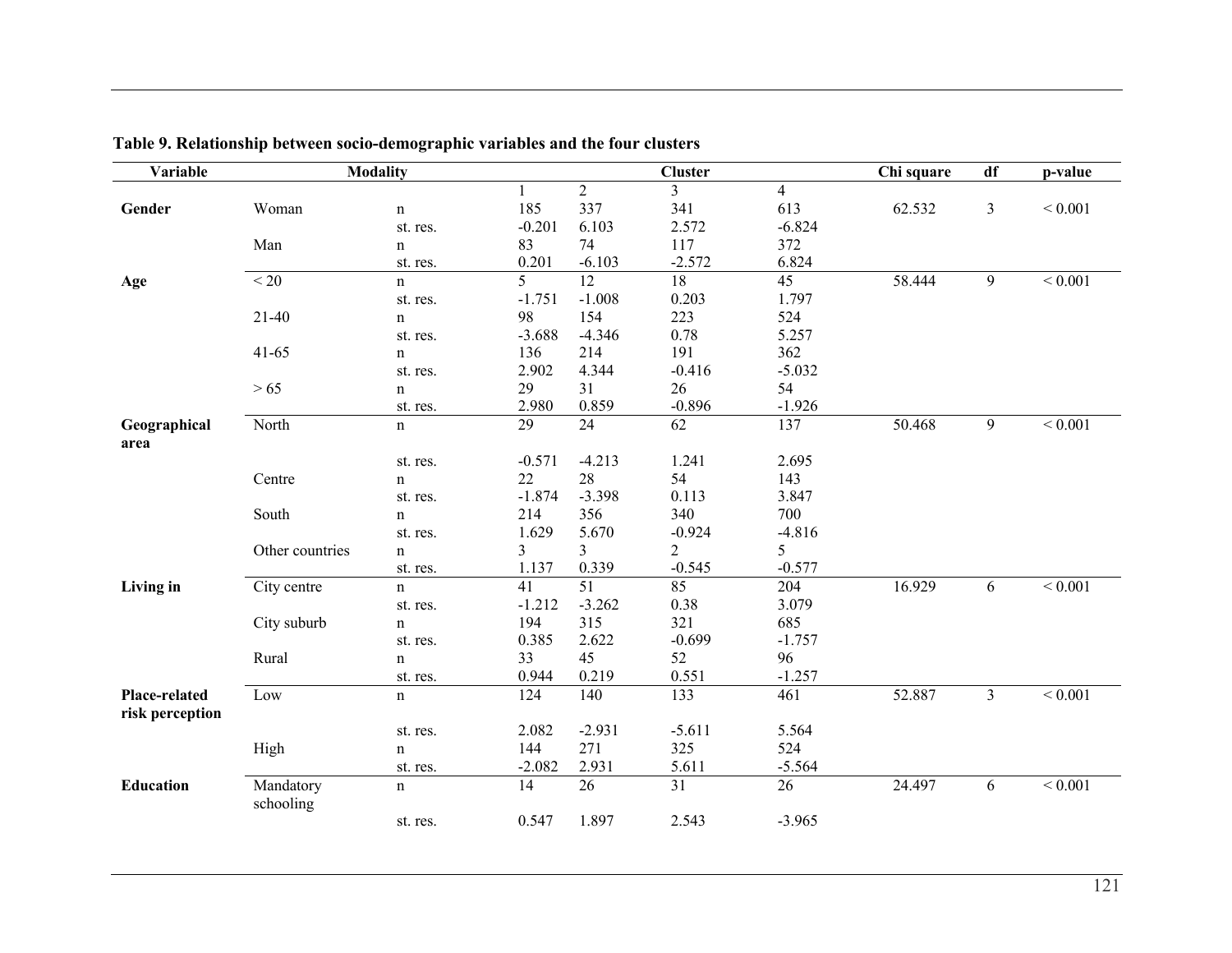|            | High school      | $\mathbf n$ | 97       | 164      | 176      | 342      |        |    |             |
|------------|------------------|-------------|----------|----------|----------|----------|--------|----|-------------|
|            | certificate      |             |          |          |          |          |        |    |             |
|            |                  | st. res.    | $-0.188$ | 1.495    | 0.861    | $-1.770$ |        |    |             |
|            | University       | $\mathbf n$ | 157      | 221      | 251      | 617      |        |    |             |
|            |                  | st. res.    | $-0.048$ | $-2.268$ | $-1.922$ | 3.415    |        |    |             |
| Occupation | Housewife        | n           | 15       | 32       | 30       | 23       | 87.998 | 18 | ${}< 0.001$ |
|            |                  | st. res.    | 0.731    | 3.274    | 2.096    | $-4.810$ |        |    |             |
|            | Private employed | $\mathbf n$ | 64       | 84       | 113      | 214      |        |    |             |
|            |                  | st. res.    | 0.629    | $-1.054$ | 1.327    | $-0.678$ |        |    |             |
|            | Public servant   | $\mathbf n$ | 62       | 136      | 100      | 205      |        |    |             |
|            |                  | st. res.    | $-0.235$ | 4.983    | $-1.063$ | $-2.916$ |        |    |             |
|            | Unemployed       | $\mathbf n$ | 16       | 28       | 33       | 74       |        |    |             |
|            |                  | st. res.    | $-0.781$ | $-0.266$ | 0.084    | 0.662    |        |    |             |
|            | Self employed    | $\mathbf n$ | 54       | 53       | 83       | 238      |        |    |             |
|            |                  | st. res.    | $-0.009$ | $-4.093$ | $-1.233$ | 4.266    |        |    |             |
|            | Pensioner        | $\mathbf n$ | 24       | 29       | 24       | 43       |        |    |             |
|            |                  | st. res.    | 2.502    | 1.369    | $-0.434$ | $-2.394$ |        |    |             |
|            | Student          | $\mathbf n$ | 33       | 49       | 75       | 188      |        |    |             |
|            |                  | st. res.    | $-1.872$ | $-2.653$ | 0.077    | 3.286    |        |    |             |
| Income     | Low              | n           | 72       | 124      | 134      | 323      | 85.799 | 6  | 0,1986      |
|            |                  | st. res.    | $-1.483$ | $-0.295$ | $-0.793$ | 1.876    |        |    |             |
|            | Medium           | $\mathbf n$ | 176      | 269      | 295      | 595      |        |    |             |
|            |                  | st. res.    | 1.000    | 1.186    | 0.75     | $-2.225$ |        |    |             |
|            | High             | $\mathbf n$ | 20       | 18       | 29       | 67       |        |    |             |
|            |                  | st. res.    | 0.827    | $-1.796$ | 0.017    | 0.859    |        |    |             |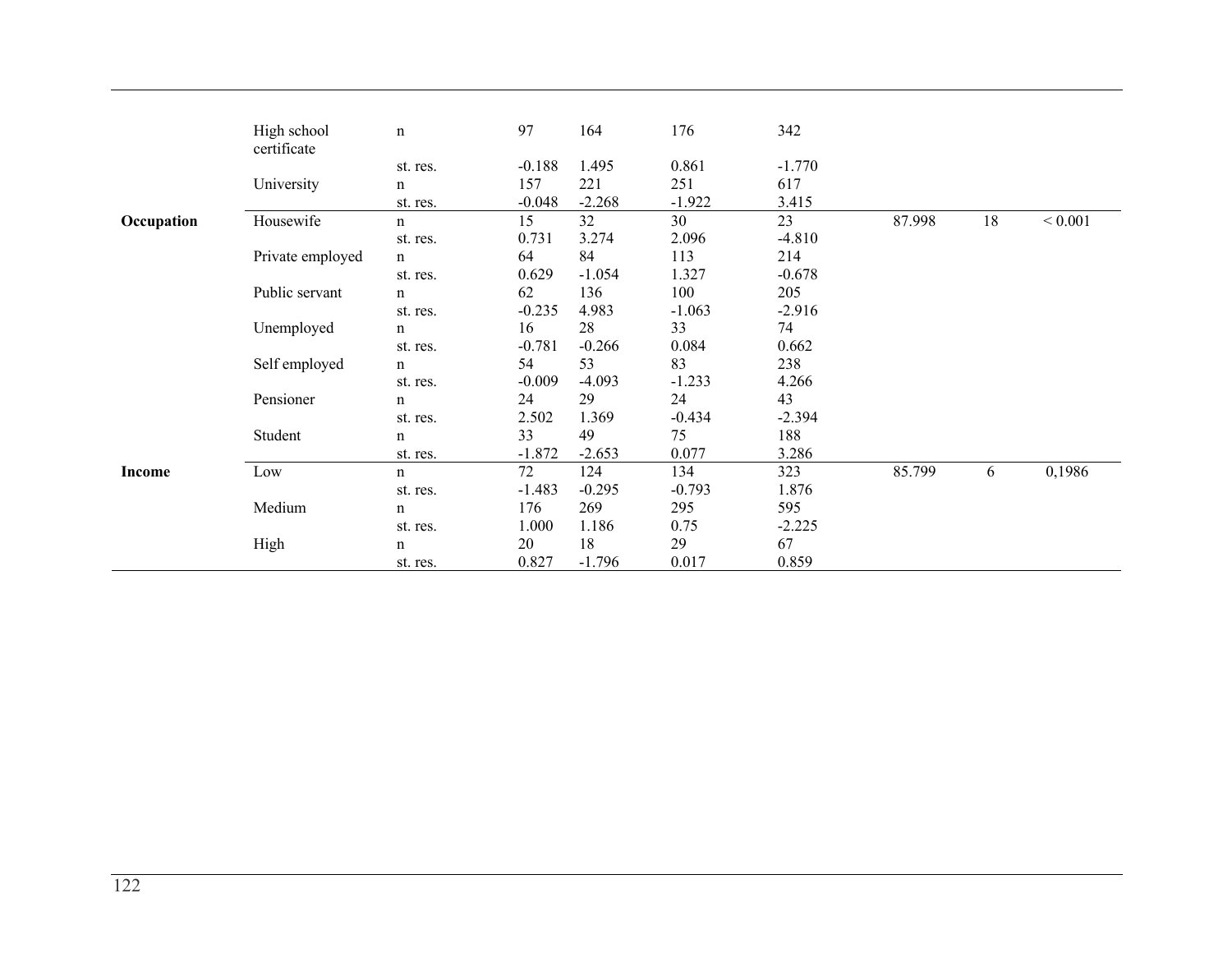### **7. Conclusions**

The study presents the first results of a broader research project carried out using an online questionnaire on an Italian sample, acquired with snowball sampling, through the dissemination of a questionnaire through media channels (email, messaging, social networks). The detection phase was implemented during the first Italian lockdown (PHASE 1) characterized by severe restriction of individual, family and social life.

Participation in the research was extensive (well above our expectations) and we believe that this was related to people's desire to understand what was happening. During the period of administration of the questionnaire we received several e-mails from people asking for more information about our research project or services they can turn for psychological support in relation to the crisis (we promptly directed all them towards the many free online psychological support/counselling services organized to respond to the emergency).

The sudden and unexpected COVID-19 pandemic and the first two-month period of mandatory quarantine had a profound impact. It has deeply shaken people's routines and habits, generating a crisis of meaning. It led to an individual and collective effort to make sense of what was happening, trying to find ways to reestablish agency, decision-making and forecasting capacity. In this effort, different systems of belief and knowledge have been involved (politics, religious faith, spiritual experience, trust in science and research).

These considerations also have interesting implications. For example, political communication and scientific disseminations do not produce the same effects on the entire population in a uniform way. They generate different impacts in terms of confidence and trust. Intense levels of anxiety, worry and uncertainty, and the sense of own vulnerability/fragility/abandonment, can produce very different forms of perception, strategies and actions. We can find many polarized systems: on the one hand individualistic and opportunistic forms, on the other hand forms of massive homologation; on the one hand a request for the reassuring coercive actions of government, on the other hand a sense of collective agency and active collaboration to contribute to overcoming of the crisis.

Therefore, affects, cognitions, perceptions and actions are not fragmented and autonomous systems but interconnected and multidimensional. They are not simple aspects of the inner life of individuals but acted and embodied forms that contribute to the experience of their sociorelational-cultural contexts (Salvatore et al, 2021). The pandemic is not a purely biological catastrophe that can only be treated from a medical point of view. The pandemic is a critical event that acquires its meaning within different political, economic and social contexts. Strategies of security, of coping, of resolution, of experience-elaboration and of support cannot help but consider this complexity. In fact, these strategies need to extend beyond the obvious imperative of health planning and mental health in order to consider wider phenomena. The pandemic is experienced at political, social and cultural levels, before being individual and is grafted onto a terrain already characterized by the fragility of institutional and social ties, a profound economic and financial crisis and new ideological trends (e.g., populist and xenophobic) (Salvatore, 2018; Salvatore et al, 2021b).

Although our study has only referred to sense-making processes experienced during the first two months of the lockdown, it can help us to reflect on other pandemic events. This includes the perception of vaccination campaigns, whose circumstances have been characterized by manifold systems of sense-making: from a great hope, to the strong hesitancy, skepticism and sense of hoax;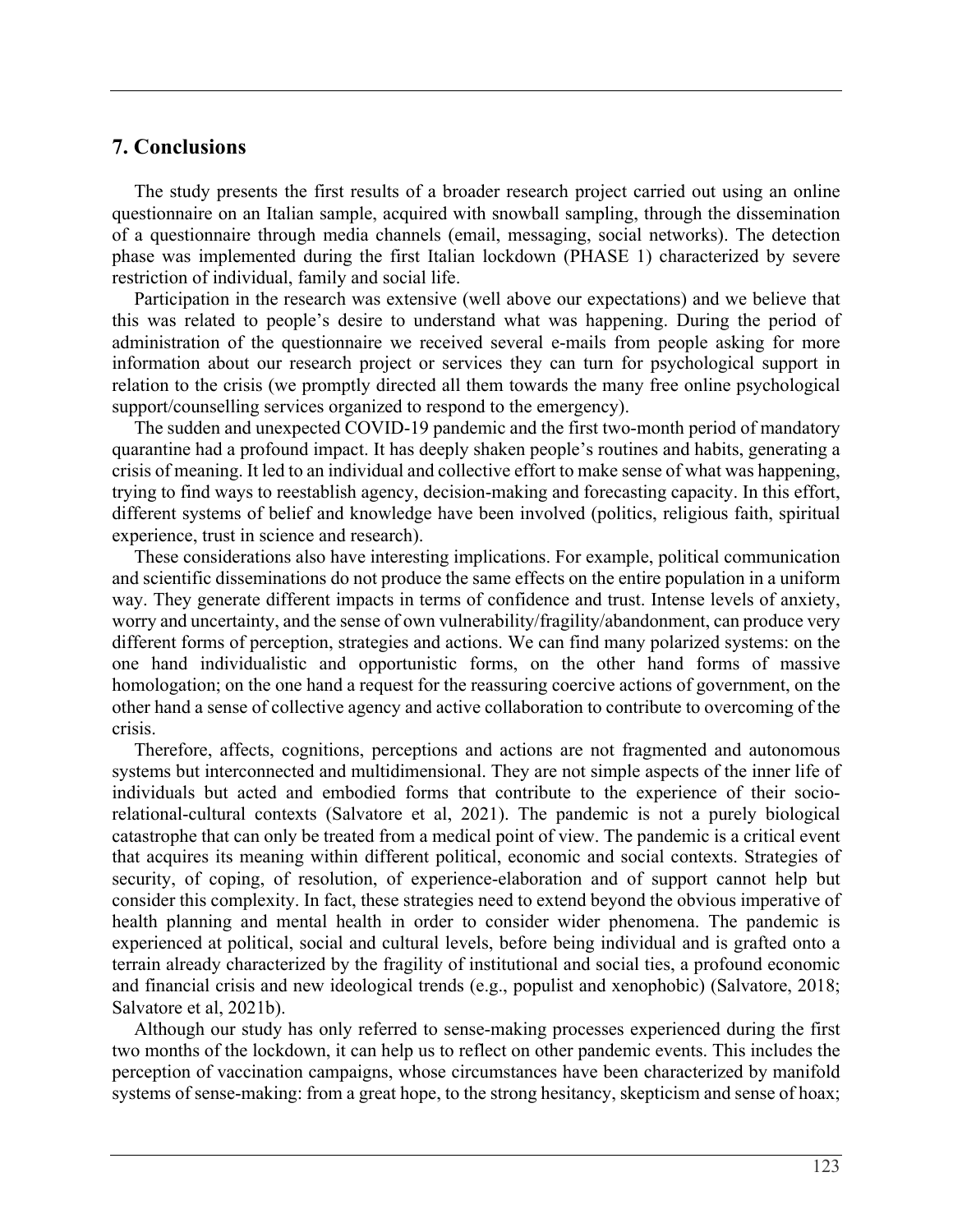from a sense of social responsibility to a protection of individualistic freedoms, etc. Such issue has already been found in previous studies (Rochira et al., 2019) and direct our attention, again, on the importance of social bonds, as trustable systems.

Such considerations lead us to consider the significance of a growth in collective responsibility, social belonging and community (Verbena et al., 2021; Mannarini et al., 2020) to counteract the many forms of distrust, mistrust, individualistic attitudes or conformist adhesions to commonsense. Overcoming the pandemic crisis will require the development of these forms of sociality, and the reconfiguration of sense-making processes.

#### **8. Limitations and future direction of research**

The results of the present study should be considered in light of some limitations.

Firstly, this research is based on a convenience sample based only on Italian participants. However, through an international network of academic scholars, the same questionnaire was translated into a wide range of languages (Spanish, Portuguese, English, French, German, Estonian, Japanese, Russian, etc.) and administered in other countries during the spread of the pandemic. The results of this research will soon be compared with a larger and more diversified international sample.

Furthermore, the sampling design (i.e., snowballing) is unbalanced with respect to some socio-demographic categories. This reduced variability may have influenced the quality of results, such as the characterization of clusters with respect to socio-demographic variables or even the response profiles determined by the clusters.

According to our results, the sense of one's own vulnerability and fragility appears to be related to sense-making processes. Furthermore, the perceived weakness of social bonds seems to be a factor when considering the impact of the pandemic. That leads us to be concerned about the experience of vulnerable members of the community, including children, the refugee population and those with physical or psychological disabilities who were not included in our study. This is a common limitation in pandemic research that requires urgent attention. (see Dalton et al., 2020; IASC Reference Group on Mental Health and Psychosocial Support, June 2020).

#### **Acknowledgement**

We wish to thank the *Ordine degli Psicologi della Regione Campania* for its free patronage in supporting this research.

The research is the result of the collaboration of all the authors. However, paragraphs 1, 3, and 4 are attributed to De Luca Picione & Martini; paragraph 5 to Carranante, De Luca Picione & Forte; paragraphs 6, 7and 8 to De Luca Picione, Cicchella, Tateo & Rhodes.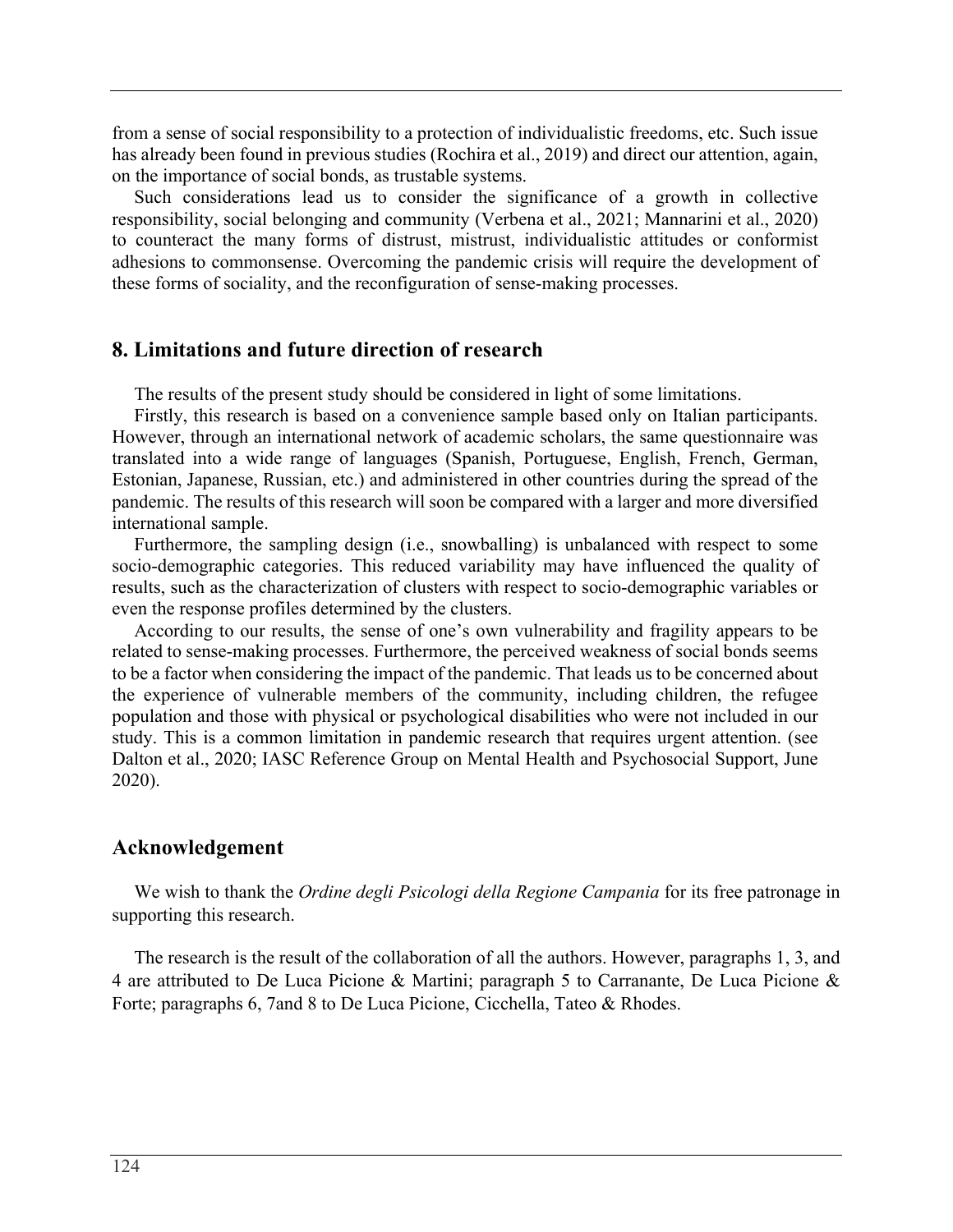# **References**

- Abdi, H., & Valentin, D. (2007). Multiple correspondence analysis. In N.J.Salkind (Ed.), *Encyclopedia of Measurement and Statistics* (pp. 651-657). Sage.
- Anderson, E., Carleton, N., Diefenbach, M., & Han, P. (2019). The relationship between uncertainty and affect. *Frontiers in Psychology*, 10, 2504. https://doi.org/10.3389/fpsyg.2019.02504
- Barros, M., Fossa, P., De Luca Picione, R. & Molina, M.E. (2020). Private Speech and Imagination: The Liminal Experience Between Myself and Others. *Human Arenas*, 3, 458–469. https://doi.org/10.1007/s42087-020-00110-0
- Bochicchio, V., Winsler, A., Pagliaro, S., Pacilli, M. G., Dolce, P., & Scandurra, C. (2021). Negative affectivity, authoritarianism, and anxiety of infection explain early maladjusted behavior during the COVID-19 outbreak. *Frontiers in Psychology*, *12*, 536. https://doi.org/10.3389/fpsyg.2021.583883
- Brooks, S. K., Webster, R. K., Smith, L. E., Woodland, L., Wessely, S., Greenberg, N., et al. (2020). The psychological impact of quarantine and how to reduce it: Rapid review of the evidence. *Lancet,* 395, 912–920. https://doi.org/10.1016/S0140-6736(20)30460-8
- Bruner, J. S. (1990). *Acts of meaning* (Vol. 3). Harvard University Press.
- Carli, R., & Paniccia, R. M. (2003). *Analisi della domanda: Teoria e tecnica dell'intervento in psicologia clinica*. Il Mulino.
- De Luca Picione, R. (2017). La funzione dei confini e della liminalità nei processi narrativi. Una discussione semiotico-dinamica. *International Journal of Psychoanalysis and Education*, *9*(2), 37-57. http://www.psychoedu.org/index.php/IJPE/article/view/203
- De Luca Picione, R. (2020a). The Semiotic paradigm in psychology. A mature weltanschauung for the definition of semiotic mind. *Integrative Psychological and Behavioral Science*, 54(3), 639-650. https://doi.org/10.1007/s12124-020-09555-y
- De Luca Picione, R. (2020b). La proposta dell'Idiographic Science. Discussione degli assunti teorici, epistemologici e metodologici di un possibile approccio idiografico in psicologia. *Ricerche in psicologia*, 44(2), 389-432, https://doi.org/10.3280/RIP2020-00200
- De Luca Picione, R. (2020c). Models of semiotic borders in psychology and their implications: From rigidity of separation to topological dynamics of connectivity. *Theory & Psychology*. https://doi.org/10.1177/0959354320947184
- De Luca Picione, R., & Freda, M.F. (2016a). Borders and modal articulations: Semiotic constructs of sensemaking processes enabling a fecund dialogue between cultural psychology and clinical Psychology. *Integrative Psychological & Behavioral Science*, *50*, 29–43. https:// doi.org/10.1007/s12124-015-9318-2
- De Luca Picione, R., & Freda, M.F. (2016b). The processes of meaning making, starting from the morphogenetic theories of René Thom. *Culture & Psychology*, *22*(1), 139–157. https://doi.org/10.1177/1354067x15576171
- De Luca Picione, R., & Freda, M.F. (2016c). Possible use in psychology of threshold concept in order to study sensemaking processes. *Culture & Psychology*, 22(3), 362–375. https://doi.org/10.1177/1354067x16654858
- De Luca Picione, R., & Valsiner, J. (2017). Psychological functions of semiotic borders in sensemaking: Liminality of narrative processes. *Europe's Journal of Psychology*, *13*(3), 532– 547. https://doi.org/10.5964/ejop.v13i3.1136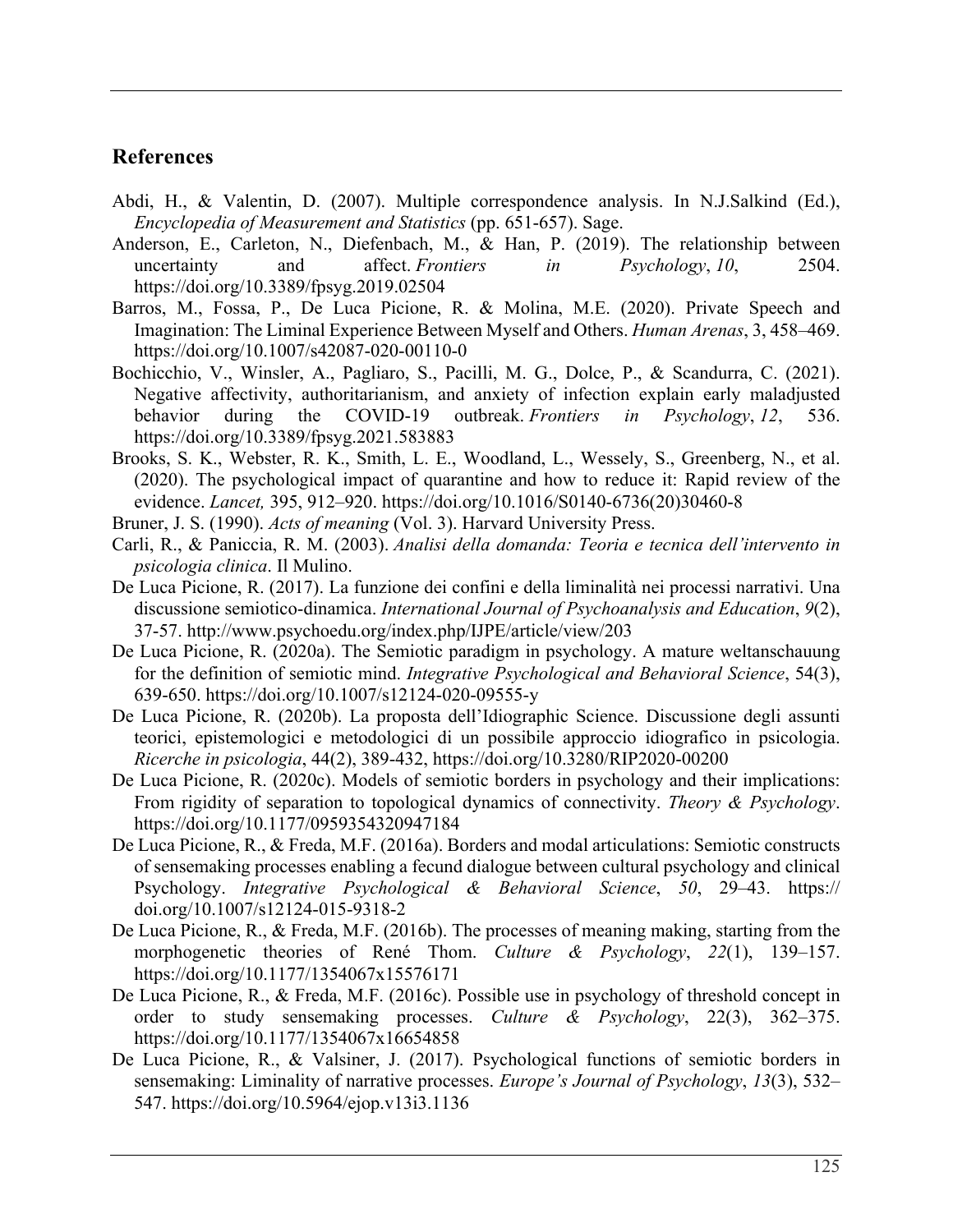- De Luca Picione, R., Martino, M.L., & Freda, M.F. (2018). Modal articulation: The psychological and semiotic functions of modalities in the sensemaking process. *Theory & Psychology*, *28*(1), 84–103. https://doi.org/10.1177/0959354317743580
- De Luca Picione, R., Martino, M. L., & Troisi, G. (2019). The semiotic construction of the sense of agency: The modal articulation in narrative processes. *Integrative Psychological and Behavioral Science*, *53*, 431–449. https://doi.org/10.1007/s12124-019-9475-9
- De Luca Picione, R., Testa, A., & Freda, M.F. (2020). The Sensemaking Process of Academic Inclusion Experience: A Semiotic Research Based upon the Innovative Narrative Methodology of "upside-down-world". *Human Arenas*, 1-21. https://doi.org/10.1007/s42087-020-00128-4
- de Rosa, A. S., & Mannarini, T. (2021). Covid-19 as an "invisible other" and socio-spatial distancing within a one-metre individual bubble. *Urban Design International*, 1-21.
- de Rosa, A. S., Mannarini, T., Gil de Montes, L., Holman, A., Lauri, M. A., Negura, L., ... & Lubinga, E. (2021). Sensemaking processes and social representations of COVID-19 in multivoiced public discourse: Illustrative examples of institutional and media communication in ten countries. *Community Psychology in Global Perspective*, *7*(1), 13-53. https://doi.org/10.1285/i24212113v7i1p13
- Di Blasi, M., Gullo, S., Mancinelli, E., Freda, M. F., Esposito, G., Gelo, O. C. G., ... & Coco, G. L. (2021). Psychological distress associated with the COVID-19 lockdown: A two-wave network analysis. *Journal of Affective Disorders*, *284*, 18- 26. https://doi.org/10.1016/j.jad.2021.02.016
- Di Napoli, I., Guidi, E., Arcidiacono, C., Esposito, C., Marta, E., Novara, C., ... & Marzana, D. (2021). Italian community psychology in the COVID-19 pandemic: Shared feelings and thoughts in the storytelling of university students. *Frontiers in Psychology*, *12*, 556. https://doi.org/10.3389/fpsyg.2021.571257
- Fornari, F. (1976). *Simbolo e codice: dal processo psicoanalitico all'analisi istituzionale*. Feltrinelli.
- Greco, M., & Stenner, P. (2017). From paradox to pattern shift: Conceptualising liminal hotspots and their affective dynamics. *Theory & Psychology*, *27*(2), 147-166. https://doi.org/10.1177/0959354317693120
- Greenberg, J., Solomon, S., Pyszczynski, T. (1997). Terror management theory of self-esteem and cultural worldviews: Empirical assessments and Conceptual refinements. *Advances in Experimental Social Psychology*, *29*, 61-139. https://doi.org/10.1016/S0065-2601(08)60016-7
- IASC Reference Group on Mental Health and Psychosocial Support (2020). *Operational considerations for multisectoral mental health and psychosocial support programmes during the COVID-19 pandemic.* https://interagencystandingcommittee.org/iasc-reference-groupmental-health-and-psychosocial-support-emergency-settings/operational
- Italian Ministry of Health. (2020). *Covid-19, in Gazzetta ufficiale il Decreto #Iorestoacasa*. http://www.salute.gov.it/portale/news/p3\_2\_1\_1\_1.jsp?lingua=italiano&menu=notizie&p=dal ministero&id=4186.
- Jonas, E., McGregor, I., Klackl, J., Agroskin, D., Fritsche, I., Holbrook, C., ... & Quirin, M. (2014). Threat and defense: From anxiety to approach. In M. Olson & M.P. Zanna (Eds.), *Advances in experimental social psychology*, Vol.*49,* (pp. 219-286). Elsevier Academic Press.

Lacan, J. (2007). *Il Seminario. Libro X. L'angoscia 1962-63*. Einaudi.

Landau, M. J., Kay, A. C., & Whitson, J. A. (2015). Compensatory control and the appeal of a structured world. *Psychological Bulletin*, *141*(3), 694. https://doi.org/10.1037/a0038703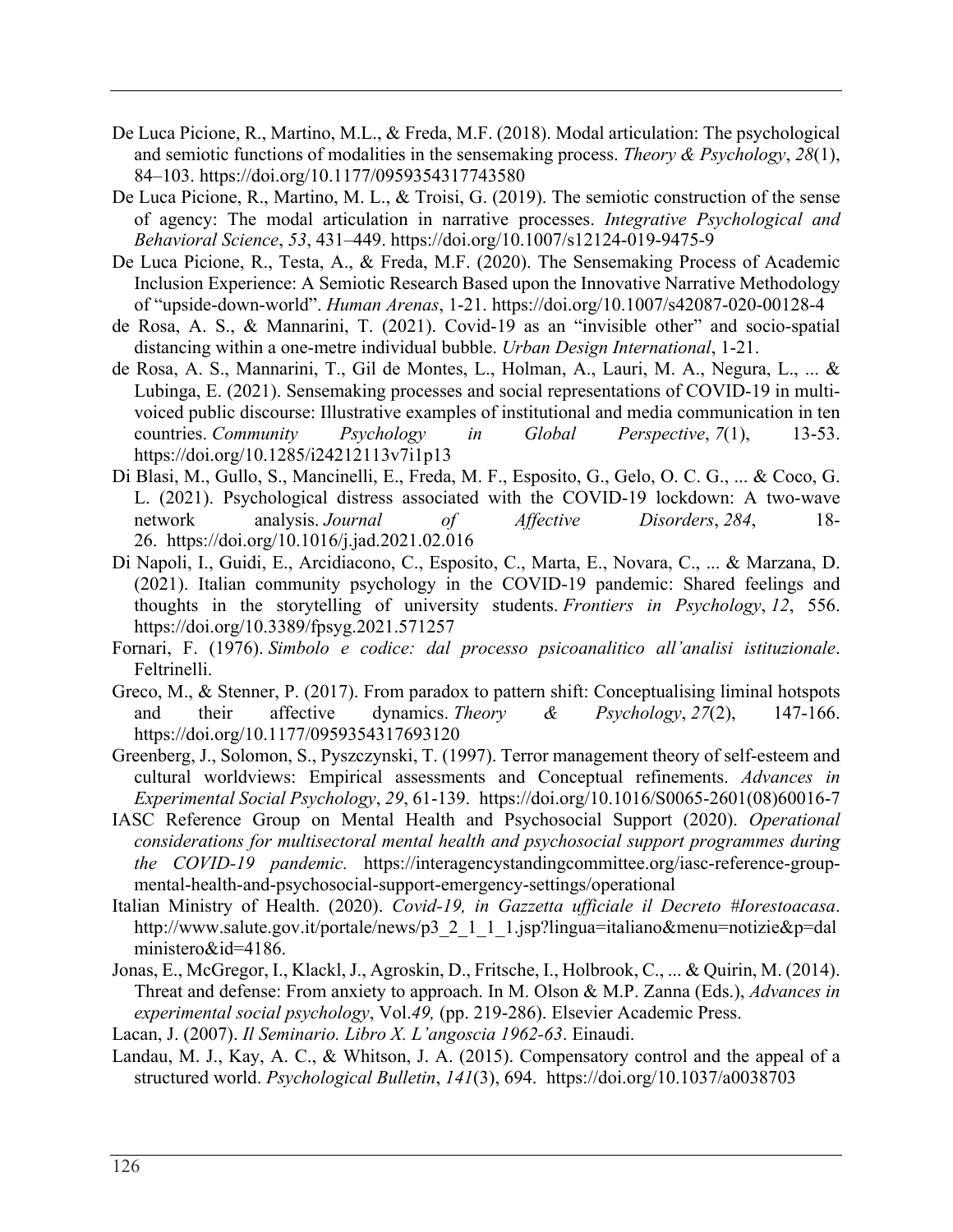- Lenzo, V., Quattropani, M. C., Musetti, A., Zenesini, C., Freda, M. F., Lemmo, D., … Franceschini, C. (2020a). Resilience contributes to low emotional impact of the COVID-19 outbreak among the general population in Italy. https://doi.org/10.31234/osf.io/af8u4
- Lenzo, V., Quattropani, M. C., Musetti, A., Zenesini, C., Freda, M. F., Lemmo, D., ... & Franceschini, C. (2020b). Resilience contributes to low emotional impact of the COVID-19 outbreak among the general population in Italy. *Frontiers in Psychology*, *11*. https://doi.org/10.3389/fpsyg.2020.576485
- Migliorini, L., De Piccoli, N., Cardinali, P., Rollero, C., Marzana, D., Arcidiacono, C., ... & Di Napoli, I. (2021). Contextual influences on Italian university students during the COVID-19 lockdown: Emotional responses, coping strategies and resilience. *Community Psychology in Global Perspective*, *7*(1), 71-87. https://doi.org/10.1285/i24212113v7i1p71
- Mannarini, T., Rochira, A., Ciavolino, E., & Salvatore, S. (2020). Individual and perceived community determinants of sense of community: The role of universalistic values. *Journal of Community Psychology*, *48*(2), 623-637. https://doi.org/10.1002/jcop.22255
- Proulx, T., & Inzlicht, M. (2012). The five "A" s of meaning maintenance: Finding meaning in the theories of sense-making. *Psychological Inquiry*, *23*(4), 317-335. https://doi.org/10.1080/1047840X.2012.702372
- Rochira, A., Mannarini, T., Fini, V., & Salvatore, S. (2019). Symbolic universes, semiotic capital and health. A semiotic cultural psychological analysis of the vaccination hesitancy phenomenon in Italy. In *Symbolic universes in time of (post) crisis* (pp. 215-233). Springer.
- Russo, F., Mannarini, T., & Salvatore, S. (2020). From the manifestations of culture to the underlying sensemaking process. The contribution of semiotic cultural psychology theory to the interpretation of socio‐political scenario. *Journal for the Theory of Social Behaviour*, *50*(3), 301-320. https://doi.org/10.1111/jtsb.12235
- Salvatore, S., Tonti., M, & Gennaro, A. (2017). How to model sensemaking. A contribution for the development of a methodological framework for the analysis of meaning. In M. Han & C. Cunha (Eds), *The Subjectified and Subjectifying Mind.* (pp. 245-258). Information Age Publishing.
- Salvatore, S. (2016). *Psychology in black and white: The project of a theory-driven science*. Information Age Publishing.
- Salvatore, S. (2018). The systemic challenges facing the contemporary world. What semioticbased psychoanalytic psychology can do and why. *International Journal of Psychoanalysis and Education*, *10*(2), 5-12. http://www.psychoedu.org/index.php/IJPE/article/view/229/242
- Salvatore, S., & Freda, M. F. (2011). Affect, unconscious and sensemaking: A psychodynamic, semiotic and dialogic model. *New Ideas in Psychology*, *29*, 119– 135. https://doi.org/10.1016/j.newideapsych.2010.06.001
- Salvatore, S., & Venuleo, C. (2017). Liminal transitions in a semiotic key: The mutual in-feeding between present and past. *Theory & Psychology*. 27, 215–230. https://doi.org/10.1177/0959354317692889
- Salvatore, S., De Luca Picione, R., Cozzolino, M., Bochiccio, V., & Palmieri, A. (2021). The role of affective sensemaking in the constitution of experience. The affective pertinentization model (APER). *Integrative Psychological and Behavioral Science*. https://doi.org/10.1007/s12124- 020-09590-9
- Salvatore, S., De Luca Picione, R., Bochicchio, V., Mannino, G., Langher, V., Pergola, F., Velotti, P. & Venuleo, C. (2021). The affectivization of the public sphere: the contribution of psychoanalysis in understanding and counteracting the current crisis scenarios. *Subject, Action,*